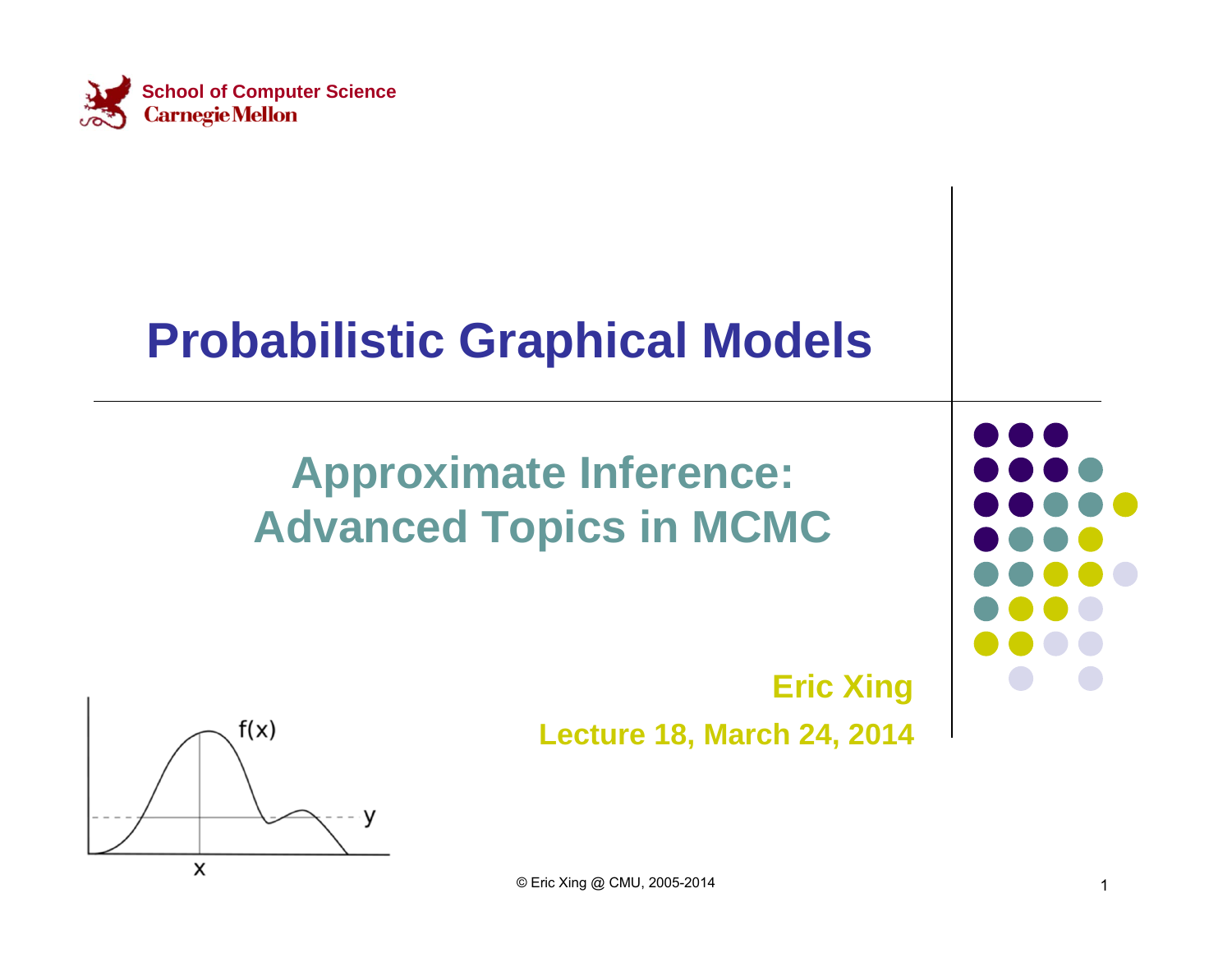

#### **Recap of MCMC**

- Markov Chain Monte Carlo methods use adaptive proposals  $Q(x'|x)$  to sample from the true distribution  $P(x)$
- $\bullet$  Metropolis-Hastings allows you to specify any proposal Q(x'|x)
	- $\bullet$ But choosing a good  $Q(x'|x)$  requires care
- $\bullet$  Gibbs sampling sets the proposal Q(x'|x) to the conditional distribution  $P(x'|x)$ 
	- $\bullet$ Acceptance rate always 1!
	- $\bullet$ But remember that high acceptance usually entails slow exploration
	- $\bullet$ In fact, there are better MCMC algorithms for certain models
- Knowing when to halt burn-in is an art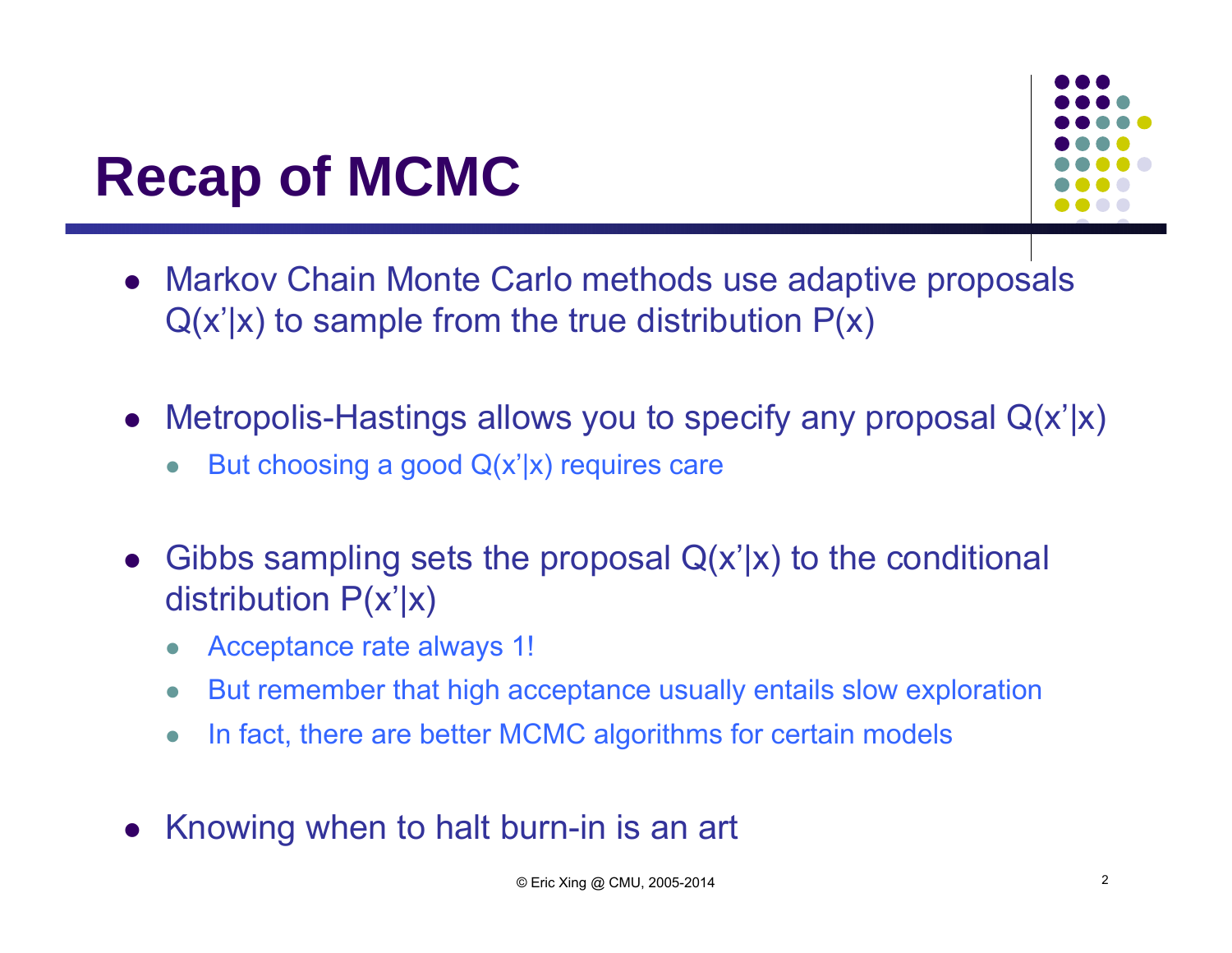#### **Auxiliary Variables**



- Advanced MCMC algorithms rely on auxiliary variables
	- $\bullet$ Auxiliary variables are extra r.v.s not from the original model
	- $\bullet$  They are random-valued intermediate quantities that allow us to sample model r.v.s in creative ways
- Suppose x is an r.v. and v is an a.v.. Generally, we use a.v.s when:
	- $\bullet$  $P(x|v)$  and  $P(v|x)$  have simple forms
	- $\bullet$ P(x,v) is easy to navigate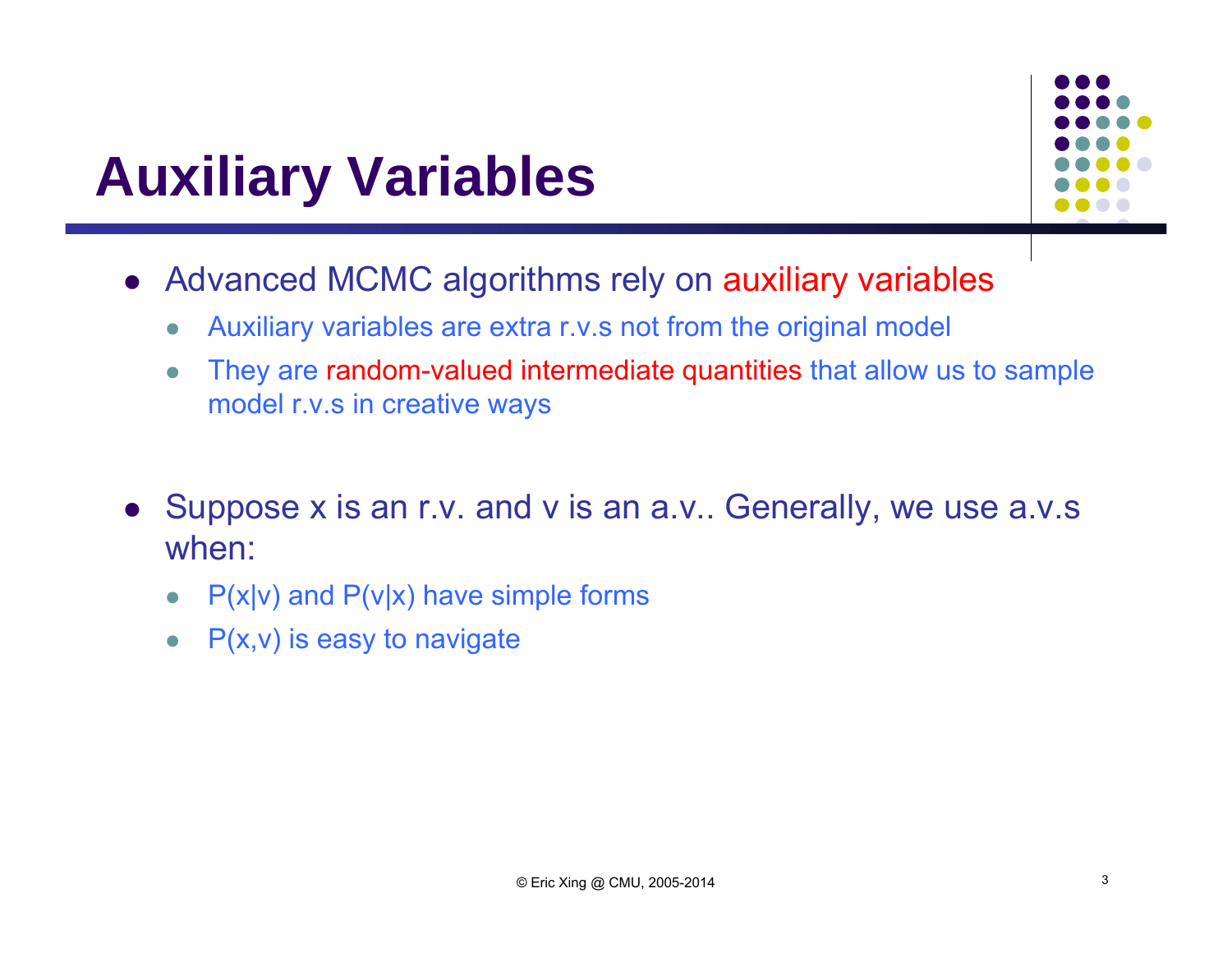

- Slice sampling is an auxiliary variable MCMC algorithm
	- $\bullet$ Key idea: uniformly sample the area under  $P'(x) = aP(X)$ , instead of  $P(x)$
	- $\bullet$ Never evaluate expensive  $P(x)$ , only evaluate cheap  $P'(x)$

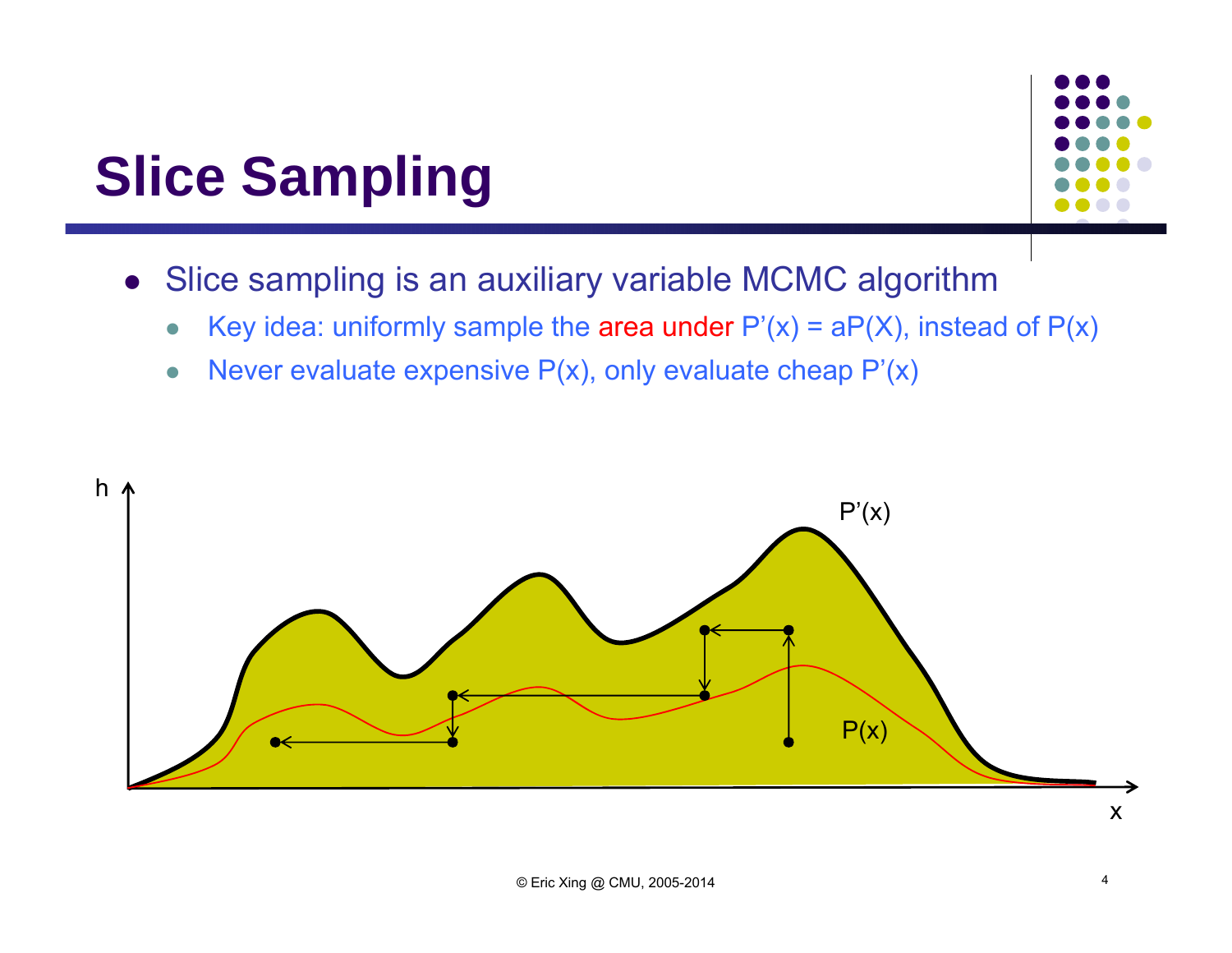- When is Slice sampling useful?
	- $\bullet$ Ex: Markov Random Fields where  $P(x) = (1/a) * exp(bx)$
	- $\bullet$ Normalizer (1/a) usually intractable to evaluate!
	- $\bullet$ Slice sampling only requires (easy) evaluation of  $P'(x) = exp(bx)$

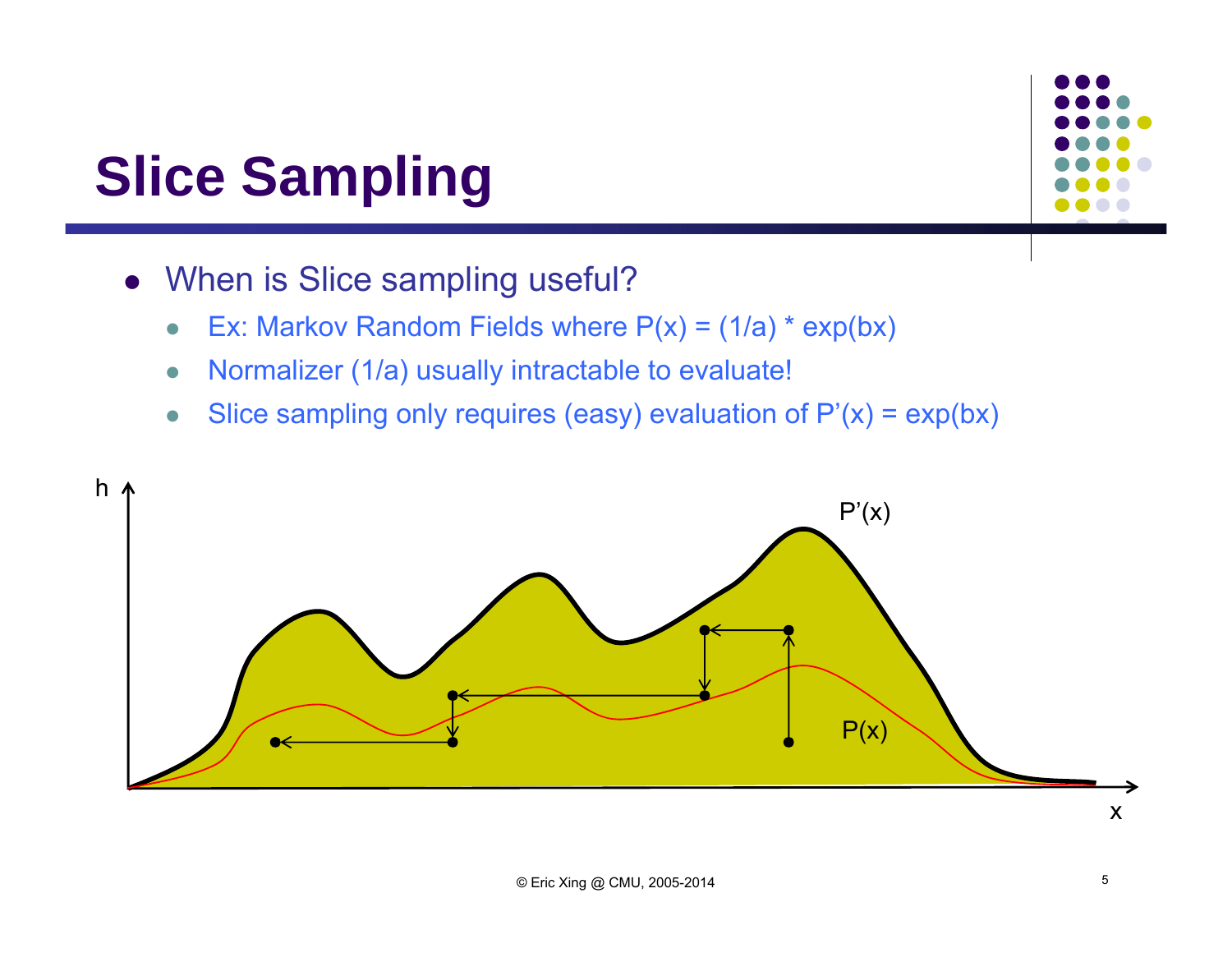

- Slice sampling uses an a.v. h (in addition to the r.v. x)
	- $\bullet$ The pair  $(x,h)$  is the position of the sampler in the area under  $P'(x)$
- $\bullet$ We only need to know  $P'(x) = aP(x)$  for some unknown a
- $\bullet$  The algorithm iterates between two steps:
	- $\bullet$ • Step 1: sample h from  $Q(h|x) = Uniform[0, P'(x)]$

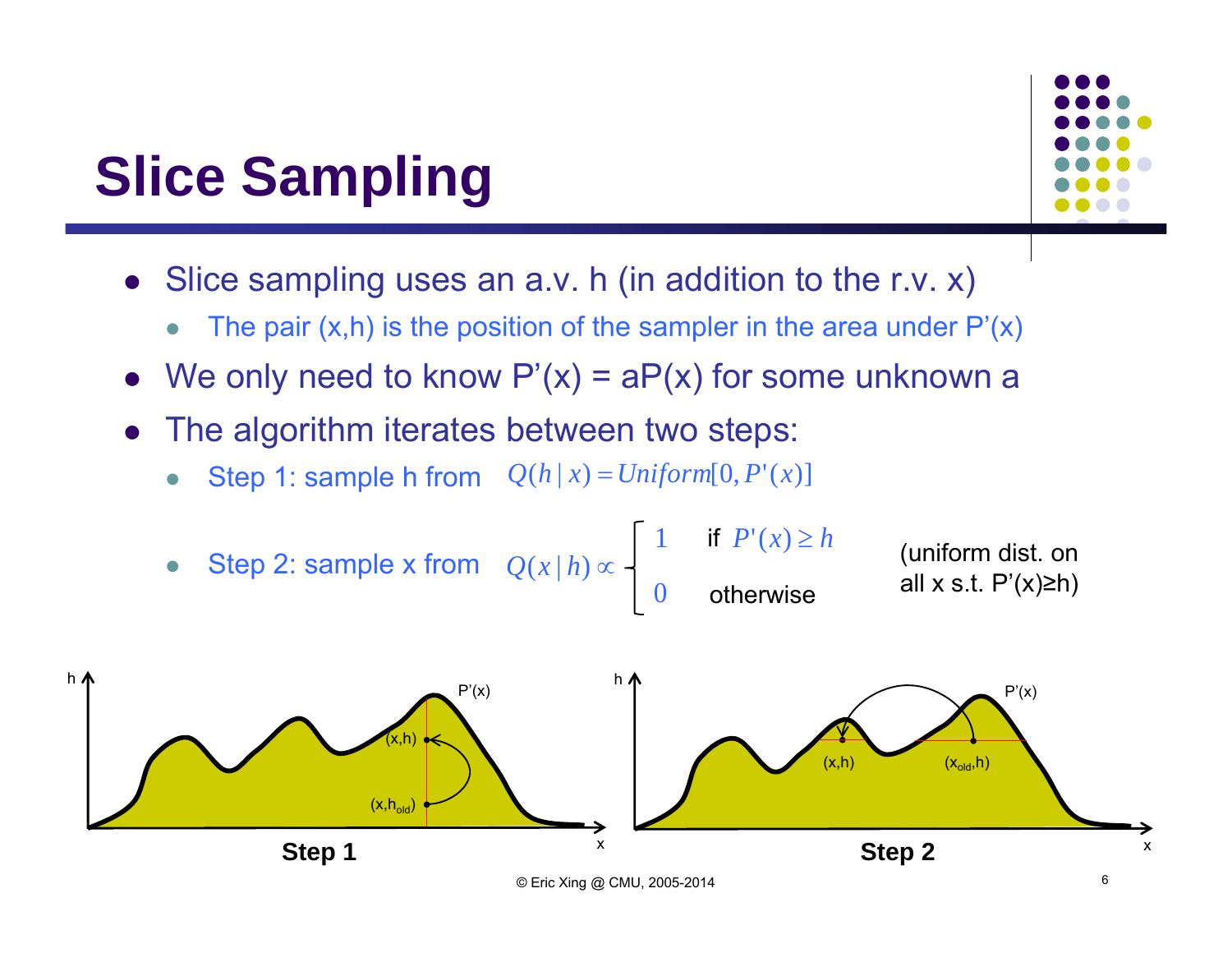- $\bullet$  The algorithm iterates between two steps:
	- $\bullet$ • Step 1: sample h from  $Q(h|x) = Uniform[0, P'(x)]$
	- $\bullet$ • Step 2: sample x from  $Q(x|h) \propto$

$$
\begin{cases}\n1 & \text{if } P'(x) \ge h \\
0 & \text{otherwise}\n\end{cases}
$$

(uniform dist. on all  $x$  s.t.  $P'(x) \geq h$ 

- $\bullet$ Step 2 requires finding the set  $\{x \text{ s.t. } P'(x) \ge h\}$ 
	- $\bullet$ Alternative 1: rejection sampling (reject whenever we get x s.t. P'(x)<h)
	- $\bullet$ Alternative 2: "Bracketing" technique (to be presented shortly)

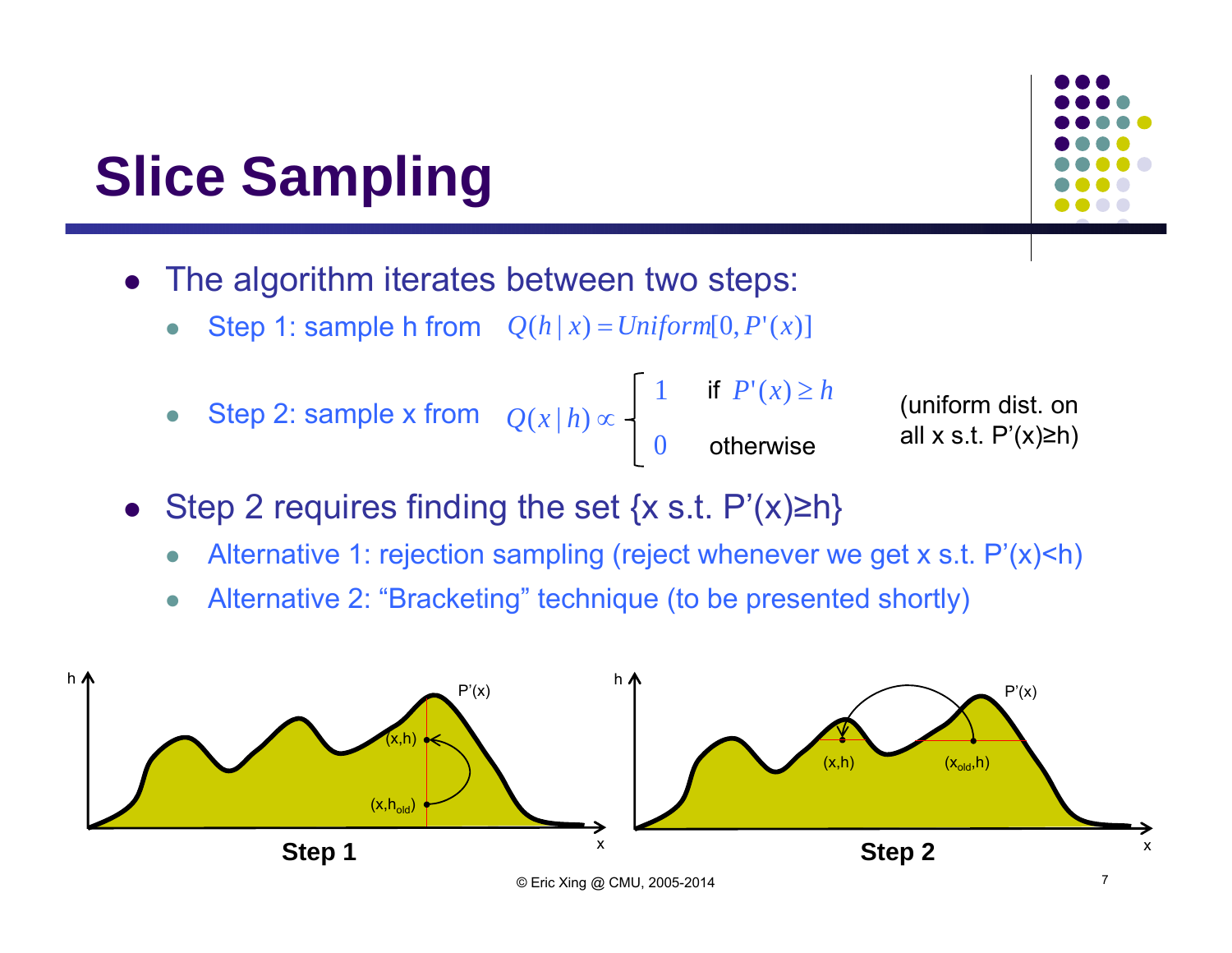#### **Why does this work?**

- At convergence, the samples (x,h) will be uniformly distributed under the area of  $P'(x)$
- $\bullet$ If we marginalize out h, we get samples from  $P(x) = (1/a)P'(x)$ 
	- $\bullet$ Never needed to evaluate normalizer (1/a)!

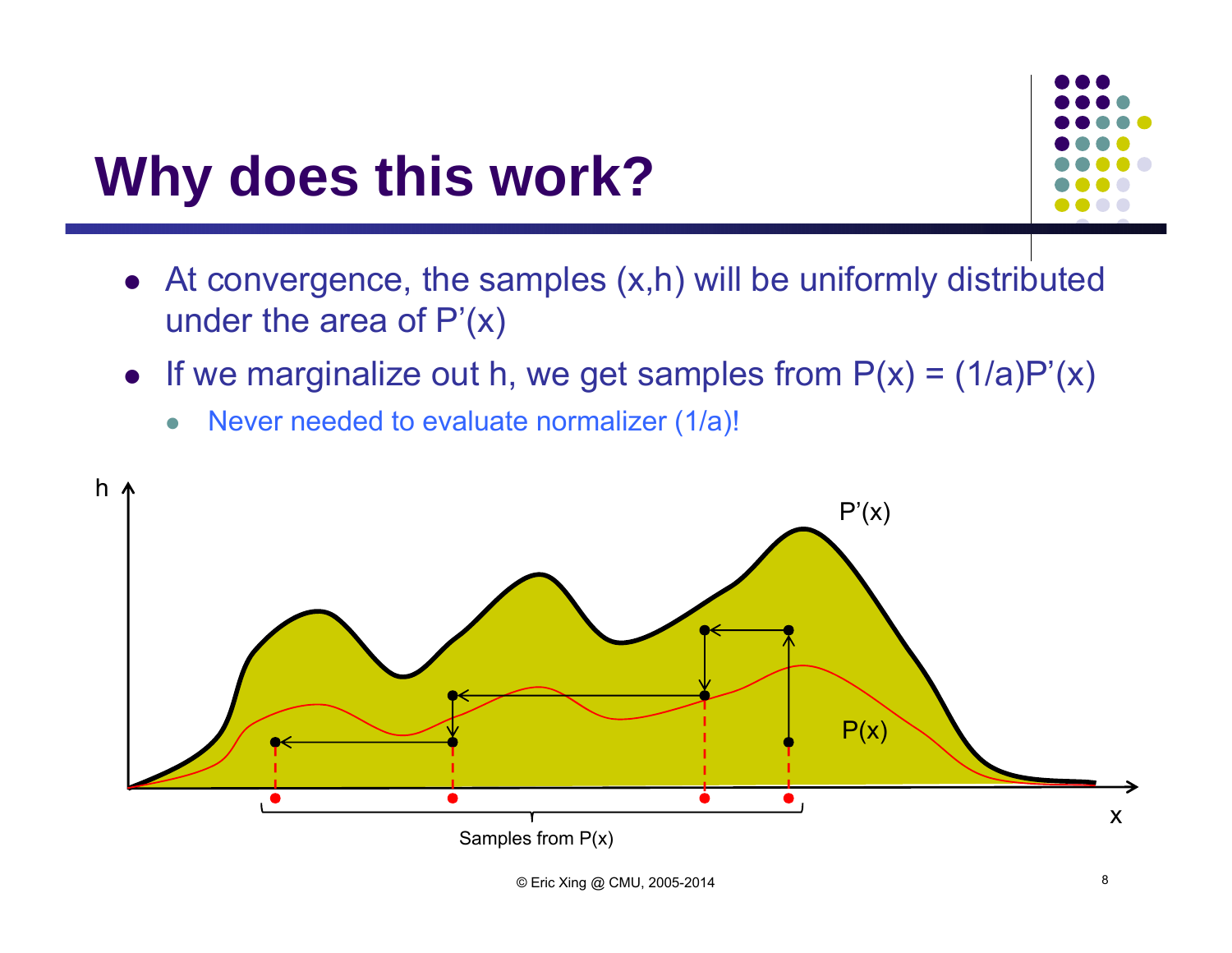#### **Why does this work?**

- How to marginalize out h?
	- $\bullet$ • We have samples  $(x_1,h_1)$ ,  $(x_1,h_2)$ ,  $(x_2,h_2)$ ,  $(x_2,h_3)$ , ...
	- $\bullet$ Marginalization is just dropping h from the samples
	- $\bullet$ • After dropping h, left with  $x_1, x_2, x_3, \ldots$  which are samples from  $P(x)!$

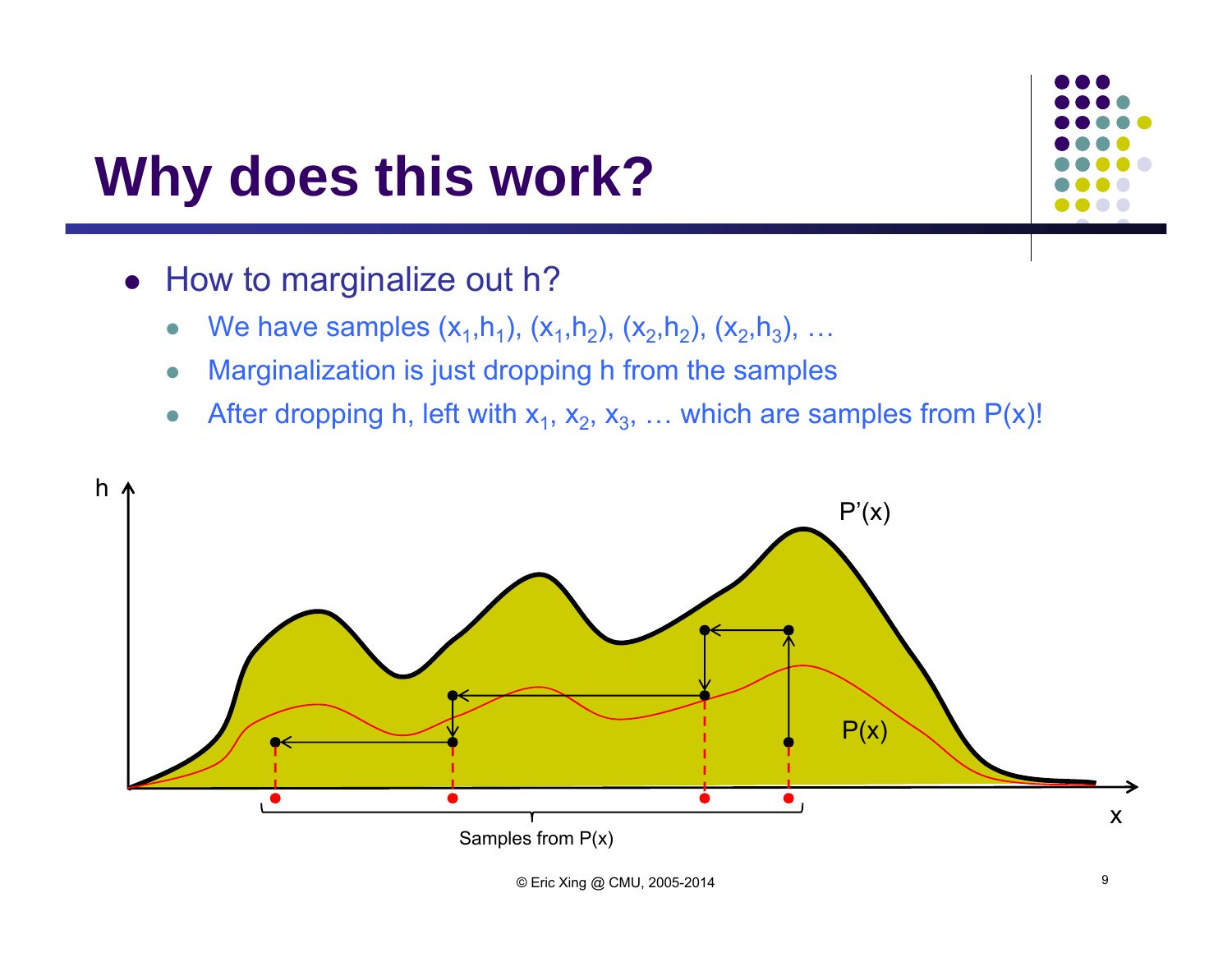

## **Handling difficult Q(x|h)**

- 0 Step 2 (sampling Q(x|h)) may not be easy
	- 0 • For complex distributions, cannot analytically find  $\{x \text{ s.t. } P'(x) \geq h\}$
	- 0 However, we can still easily evaluate P'(x) at any x...

#### $\bullet$ Solution: "bracketing" strategy

- 1.Draw a random bracket width w, and place the bracket on  $(x<sub>old</sub>,h)$
- 2.Expand the bracket until the endpoints a, b are "above  $P'(x)$ ": i.e.  $P'(a) < h$  and  $P'(b) < h$
- 3.Uniformly sample from within the bracket (reject samples x s.t.  $P'(x) < h$ )

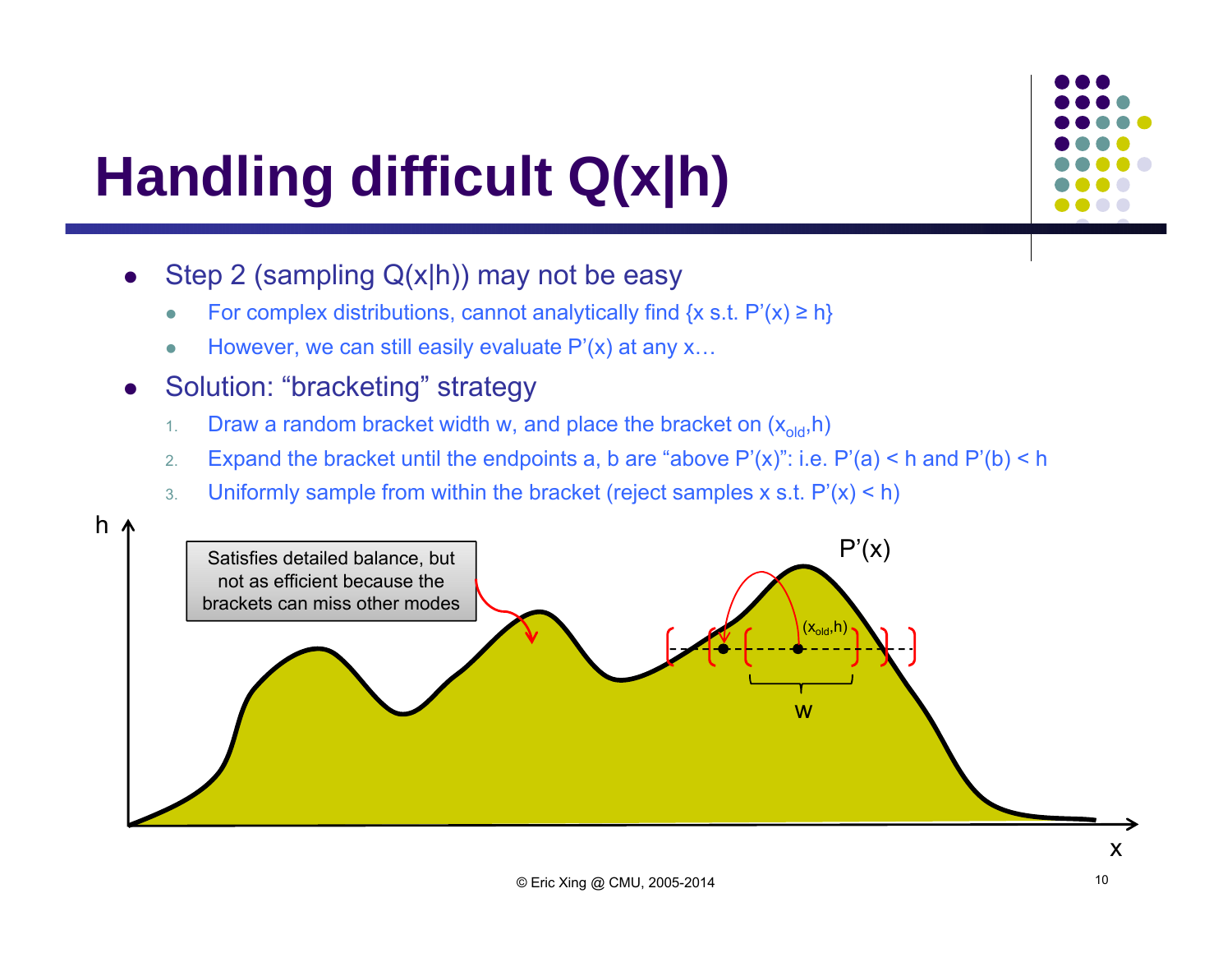## **How to Sample from Different Model Spaces?**

• Detailed Balance

 $\pi(x')T(x | x') = \pi(x)T(x' | x)$ 

- Why we need detailed balance?
	- $\bullet$ • Stationary distribution  $\pi(x)$  !
	- $\bullet$ • Then how can such a  $\pi(x)$  handle the following case?

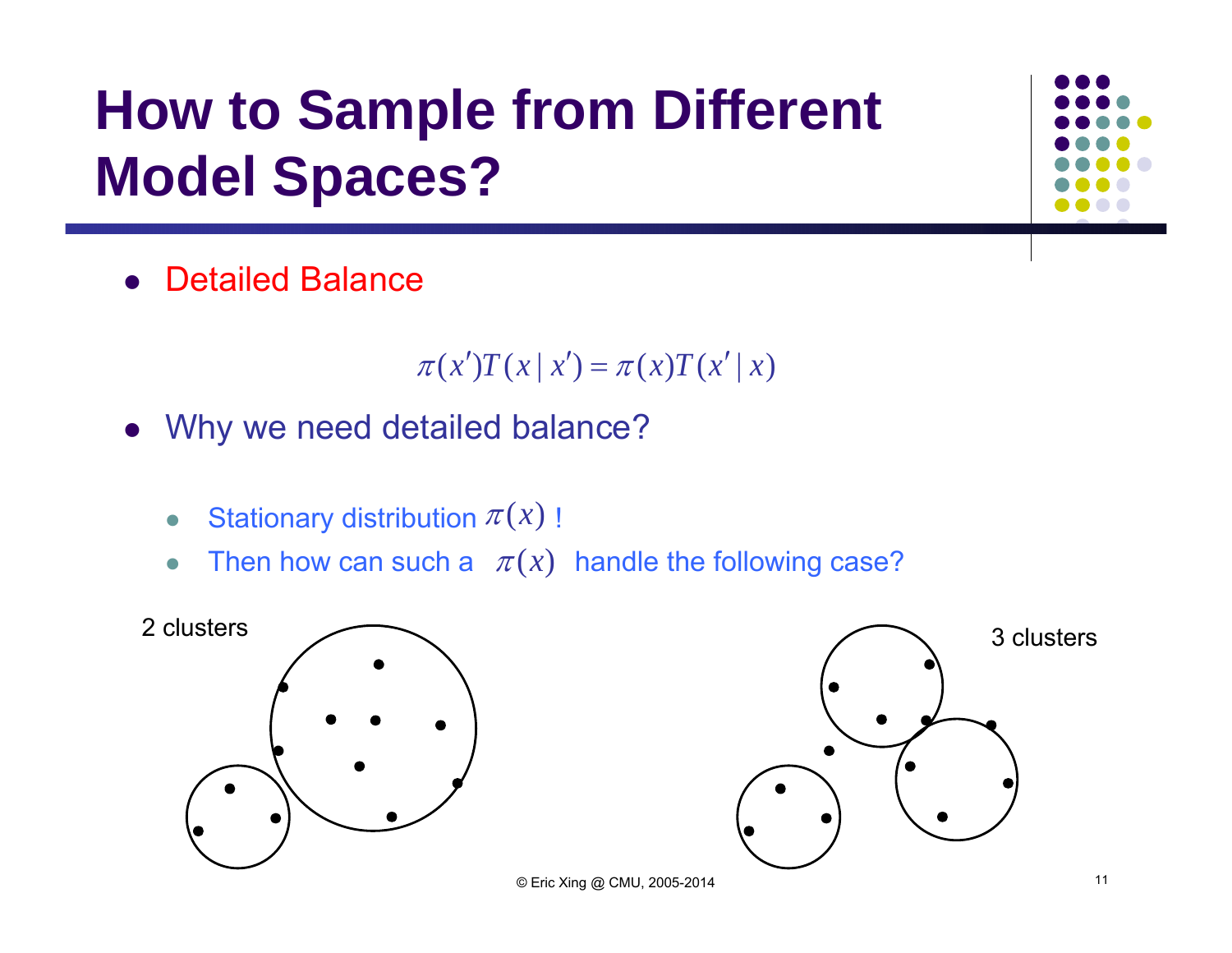#### **Reversible Jump MCMC**



- An MCMC algorithm that allows for model selection
	- $\bullet$  Examples: choosing # clusters K, or even switching between two completely different models  $\mathsf{P}_\mathsf{1}(\mathsf{x})$  and  $\mathsf{P}_\mathsf{2}(\mathsf{x})$

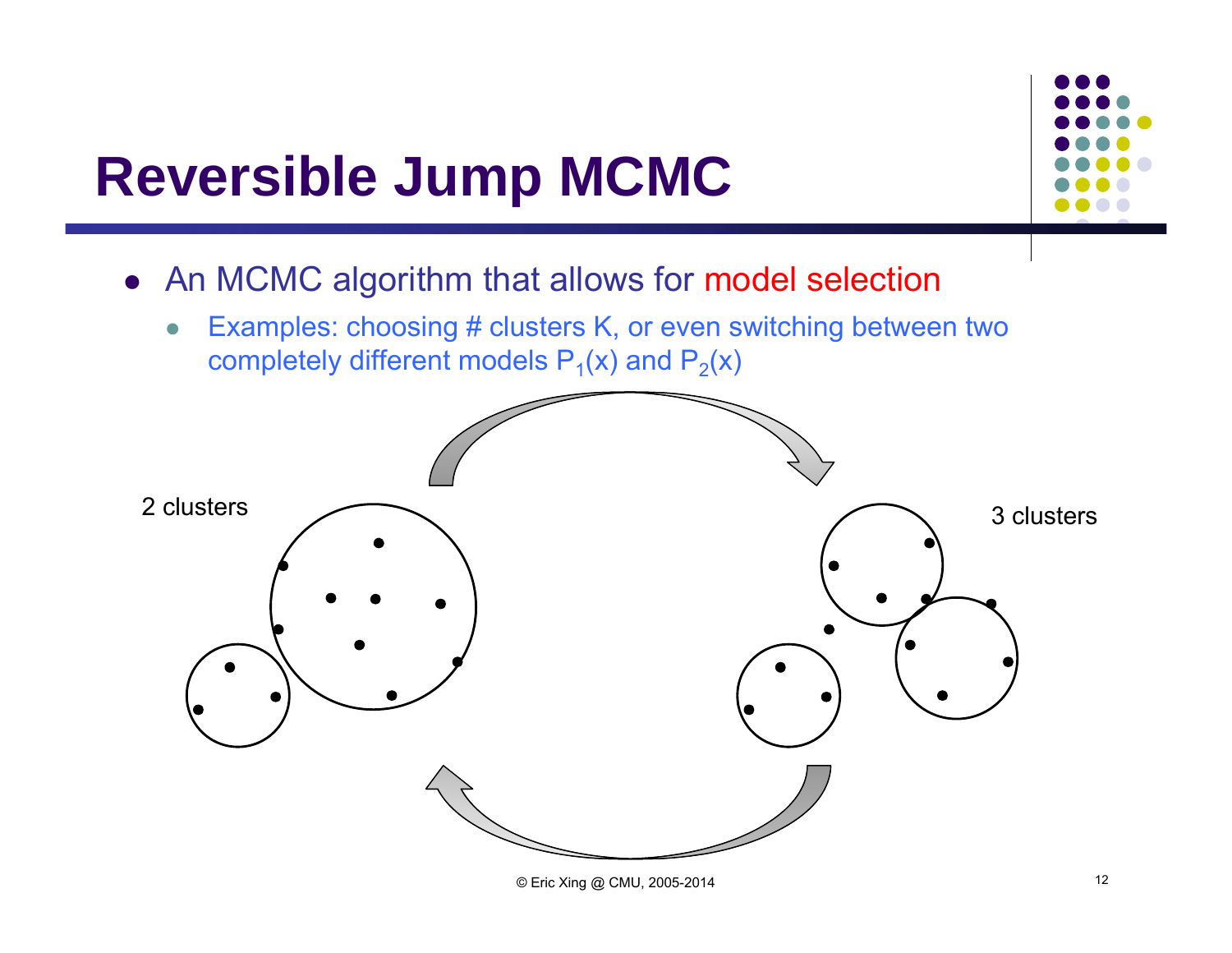#### **RJMCMC**



#### **•** Definitions:

- $\bullet$ x – model r.v.s (the number of x's can change depending on the model)
- $\bullet$ u – auxiliary variables used to perform "dimension matching"
- $\bullet$ m – an indicator representing which model we are currently using
- $\bullet$  $P(x|m)$  – probability distribution for r.v.s x assuming model m
- RJMCMC uses two types of proposal distribution:
	- $\bullet$  j(m'|m) – model proposal; switches from model m to m'. Must be reversible!
	- $\bullet$  $q(x', u'|m \rightarrow m', x, u)$  – data proposal; proposes  $(x', u')$  under the new model <sup>m</sup>', starting from (x,u) under the previous model m
- RJMCMC also requires a mapping function:
	- $h_{m,m'}(x,u)$  explains how  $(x,u)$  under model m maps to  $(x',u')$  under m'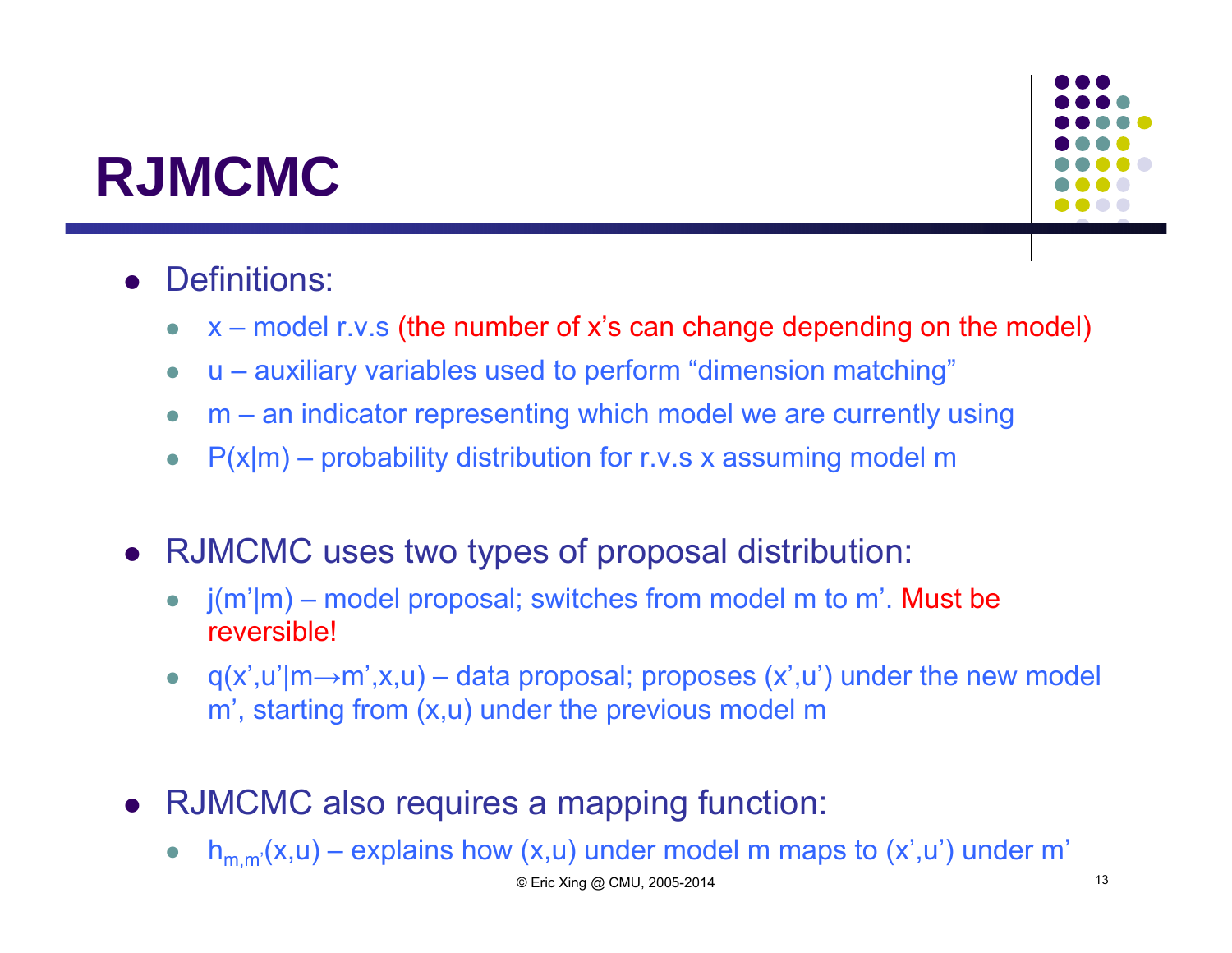

# **The mapping function h()**

• Properties of  $h_{m,m'}(x,u)$ :

 $\bullet$ 

- $\bullet$ Is deterministic (non-random)
- $\bullet$ Takes a vector  $(x, u)$  as input, and outputs a vector  $(x', u')$ 
	- $\bullet$ Dimension of x is usually different from x' (and likewise for u,u')
- $\bullet$ Must be bijective (one-to-one) so that its inverse is well-defined
- Simple example: switching from 2 clusters to 3 clusters
	- $\bullet$ • Let  $x_1$ ,  $x_2$  be the first 2 cluster centers
	- $\bullet$ Randomly draw an a.v. u to be the 3<sup>rd</sup> cluster center

Then  
\n
$$
h_{2,3}(x_1, x_2, u) = \begin{bmatrix} x'_1 = x_1 \\ x'_2 = x_2 \\ x'_3 = u \end{bmatrix}
$$

• i.e.  $h_{2,3}$ () maps a 2-cluster model to a 3-cluster model by setting the 3<sup>rd</sup> cluster center  $\mathsf{x}_3^{\cdot}$  to u (dimension matching)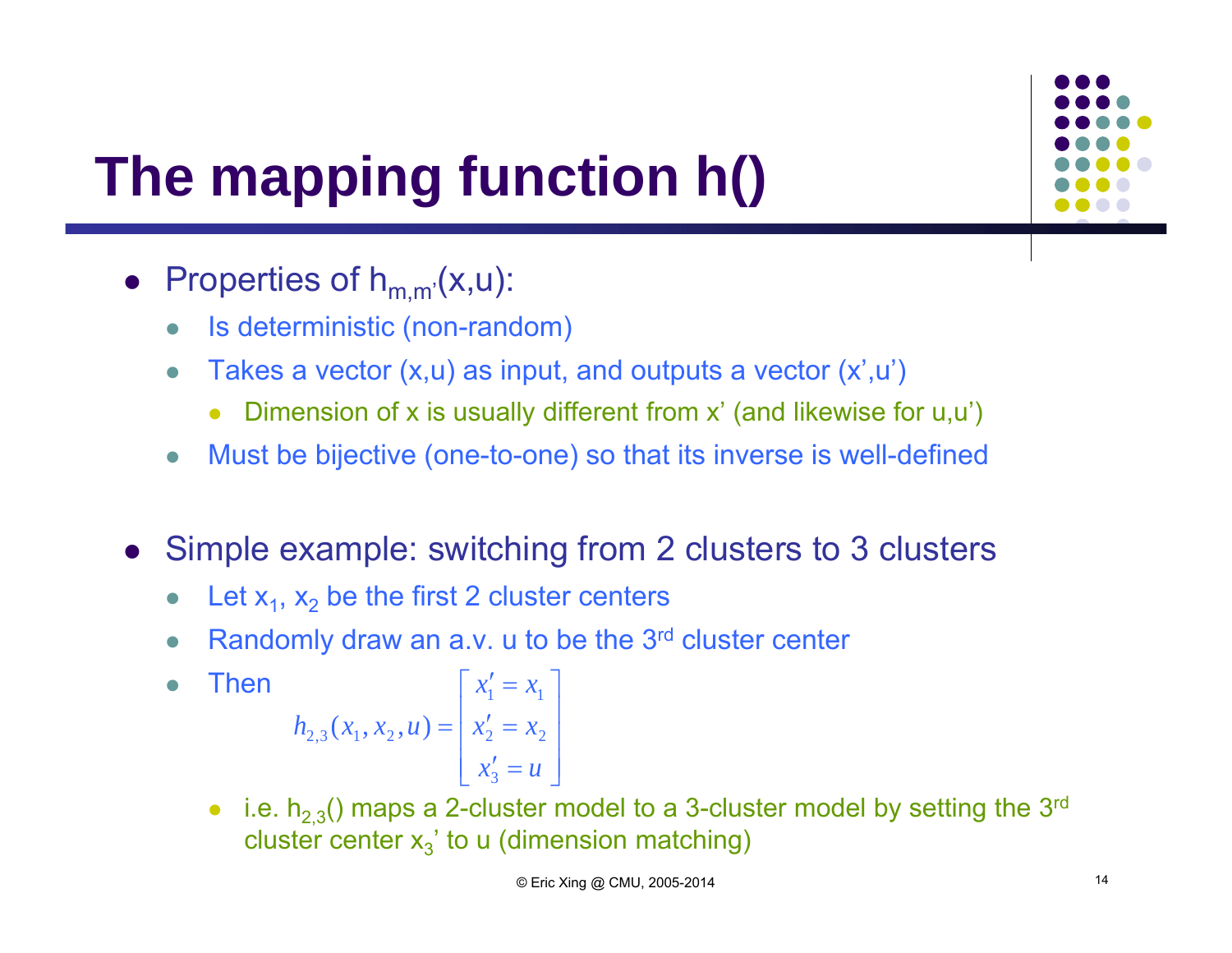#### **RJMCMC Algorithm**

- 1.Initialize x,u,m
- 2. Repeat until convergence:
	- 1.Propose a new model m' using j(m'|m)
	- 2.Propose a new model state (x',u') using q(x',u'|m <sup>→</sup><sup>m</sup>',x,u)
	- 3.Compute the acceptance probability:

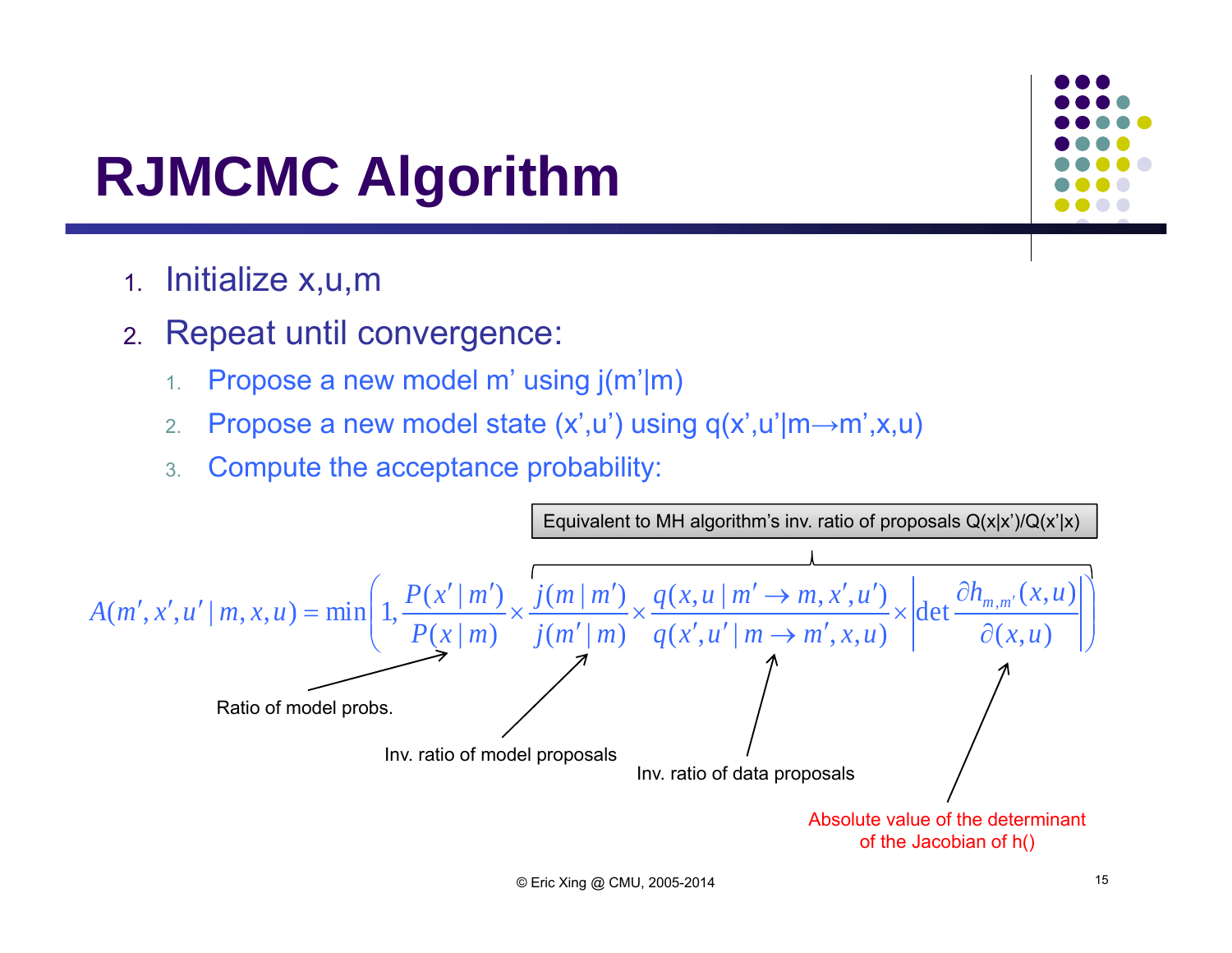

#### **The abs-det-Jacobian term**



• A "Jacobian" is a matrix of all 1<sup>st</sup> derivatives  $\bullet$  Example: 2-clusters to 3-clusters; recall  $\overline{\phantom{a}}$  $\overline{\phantom{a}}$  $\overline{\phantom{a}}$  $\lfloor x'_3 = u \rfloor$  $\lceil x'_1 = x_1 \rceil$  $= | x_2' =$  $x_i = u$  $h_{2,3}(x_1, x_2, u) = |x'_2 = x$ 3 $x_{2,3}(x_1, x_2, u) = |x'_2 = x_2$ 

The Jacobian is 
$$
\frac{\partial h_{2,3}(x_1, x_2, u)}{\partial(x_1, x_2, u)} = \begin{bmatrix} \frac{\partial x'_1}{\partial x_1} & \frac{\partial x'_1}{\partial x_2} & \frac{\partial x'_1}{\partial u_2} \\ \frac{\partial x'_2}{\partial x_3} & \frac{\partial x'_2}{\partial x_1} & \frac{\partial x'_2}{\partial x_2} & \frac{\partial x'_2}{\partial u_2} \end{bmatrix} = \begin{bmatrix} 1 & 0 & 0 \\ 0 & 1 & 0 \\ 0 & 0 & 1 \end{bmatrix}
$$

thus 
$$
\left| \det \frac{\partial h_{2,3}(x_1, x_2, u)}{\partial (x_1, x_2, u)} \right| = 1
$$

 **In general, we construct h() so that the abs-det-Jacobian term is trivial (e.g. 1)**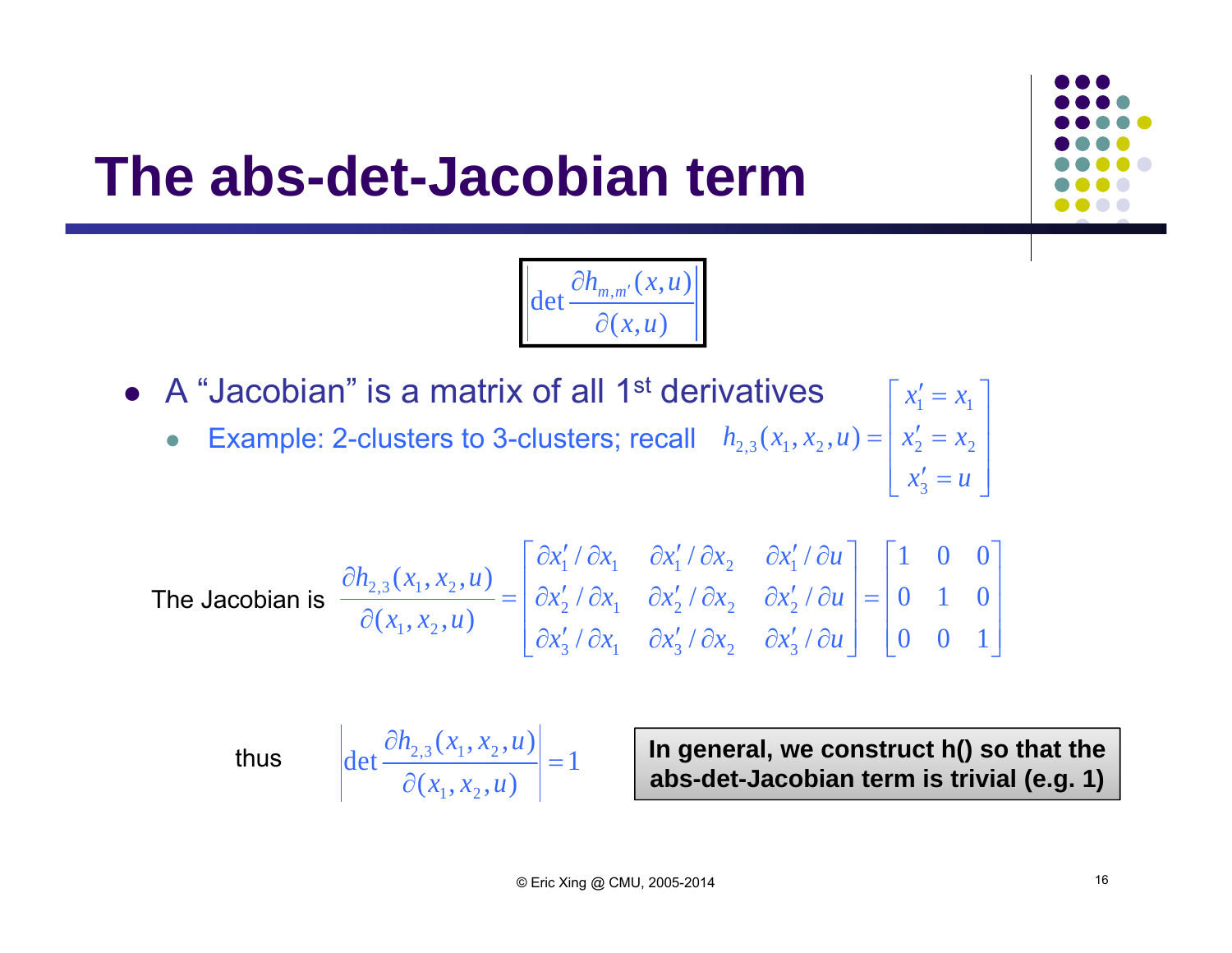



#### **The Jacobian term**

- $\bullet$  Why do we need the Jacobian?
	- $\bullet$ It arises from a change of variables during integration!
	- $\bullet$ Consider the detailed balance equation; take integrals on both sides:

 $\int P(x)g(x',u' | x,u)A(x',u' | x,u)dxdu = \int P(x')g(x,u | x',u')A(x,u | x',u')dx'du'$ 

- $\bullet$ g() combines the model proposal j() and the data proposal q()
- 0 For simplicity, we omit the model indicator m, because the dimensionality of (x,u) completely identifies which model m the system is in
- $\bullet$ Now perform a change of variables from  $(x',u')$  to  $(x,u)$  on the RHS:

 $\int P(x)g(x',u' | x,u)A(x',u' | x,u)dxdu = \int P(x')g(x,u | x',u')A(x,u | x',u')\left|\det \frac{\partial h(x,u)}{\partial x'}\right|$  $d'$ ,  $u'|x, u)A(x', u'|x, u)dxdu = \int P(x')g(x, u|x', u')A(x, u|x', u')\Big|det \frac{\partial h_{(x, u), (x', u')}}{\partial x}dxdu$ *x u*  $P(x)g(x',u' | x,u)A(x',u' | x,u)dxdu = \int P(x')g(x,u | x',u')A(x,u | x',u')\Big|det \frac{\partial h(x,u)(x',u')}{\partial x(x',u')}dx$  $(x, u)$  $(x) g(x', u' | x, u) A(x', u' | x, u) dx du = \int P(x') g(x, u | x', u') A(x, u | x', u') det \frac{\partial h_{(x, u), (x', u')}}{\partial x}$ 

 $\bullet$ The equation above holds if, for all x,x',u,u',

$$
P(x)g(x',u' | x,u)A(x',u' | x,u) = P(x')g(x,u | x',u')A(x,u | x',u')\left|\det \frac{\partial h_{(x,u),(x',u')}}{\partial(x,u)}\right|
$$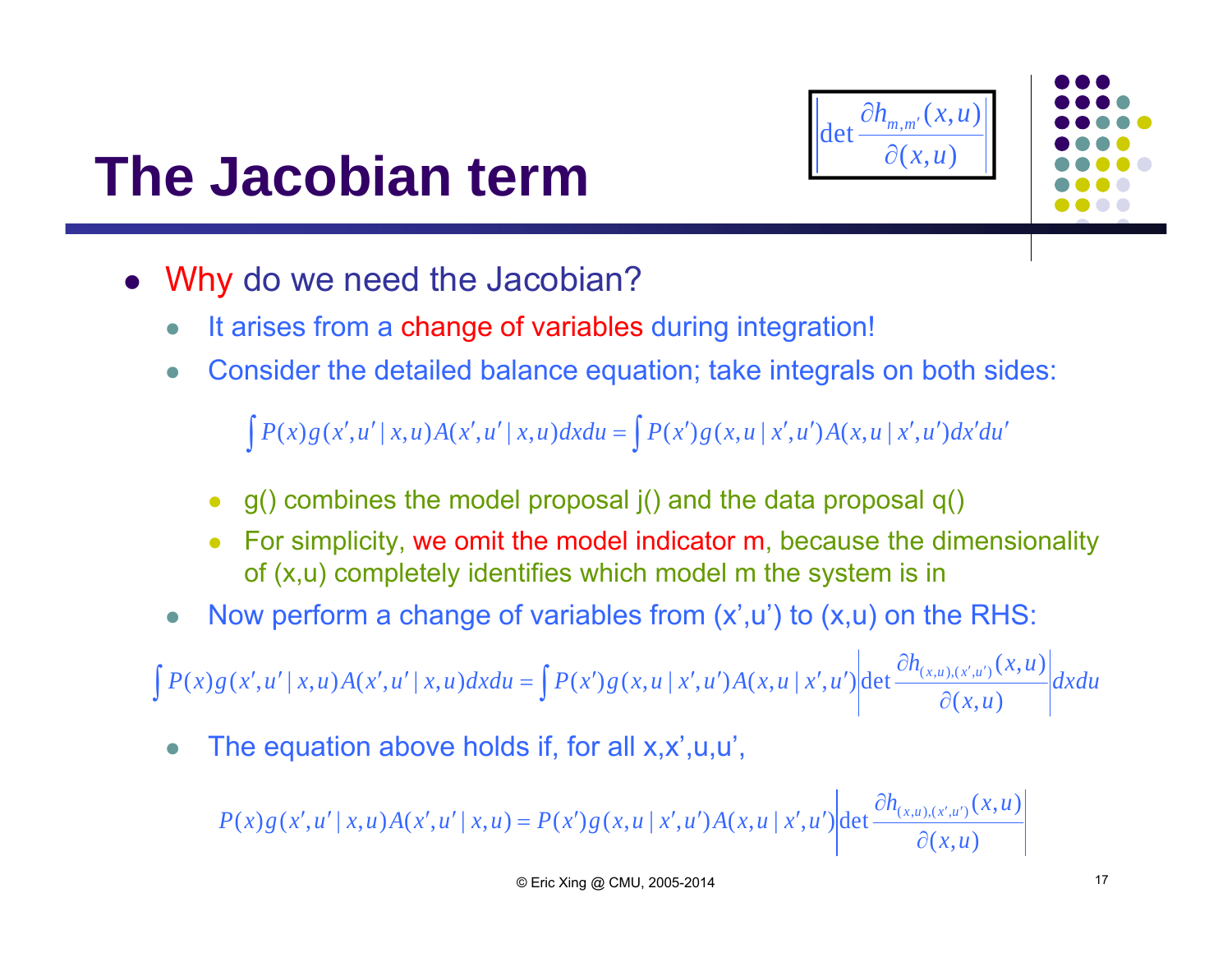

 $(x, u)$  $(x) g(x', u' | x, u) A(x', u' | x, u) = P(x') g(x, u | x', u') A(x, u | x', u')$  det  $\frac{\partial h_{(x, u), (x', u')}(x, u)}{\partial(x, u)}$ *x u*  $P(x)g(x',u' | x,u)A(x',u' | x,u) = P(x')g(x,u | x',u')A(x,u | x',u')$  det  $\frac{\partial h_{(x,u),(x',u')}(x,u' | x',u')}{\partial x_{(x,u),(x',u')}}$  $\partial$ ', u' | x, u)  $A(x', u' | x, u) = P(x') g(x, u | x', u') A(x, u | x', u')$  det  $\frac{\partial h_{(x, u), (x', u')}}{\partial x}$ 

 $\bullet$  We can now construct an acceptance probability that satisfies detailed balance (see previous lecture, MH algorithm):

$$
A(x', u' | x, u) = \min\left(1, \frac{P(x')}{P(x)} \times \frac{g(x, u | x', u')}{g(x', u' | x, u)} \times \left| \det \frac{\partial h_{(x, u), (x', u')}}{\partial(x, u)}(x, u) \right| \right)
$$

 $\bullet$ Restoring the model indicator m, we get

 $\bullet$ 

$$
A(m',x',u' \mid m,x,u) = \min\left(1,\frac{P(x' \mid m')}{P(x \mid m)} \times \frac{j(m \mid m')}{j(m' \mid m)} \times \frac{q(x,u \mid m' \to m,x',u')}{q(x',u' \mid m \to m',x,u)} \times \left| \det \frac{\partial h_{m,m'}(x,u)}{\partial(x,u)} \right| \right)
$$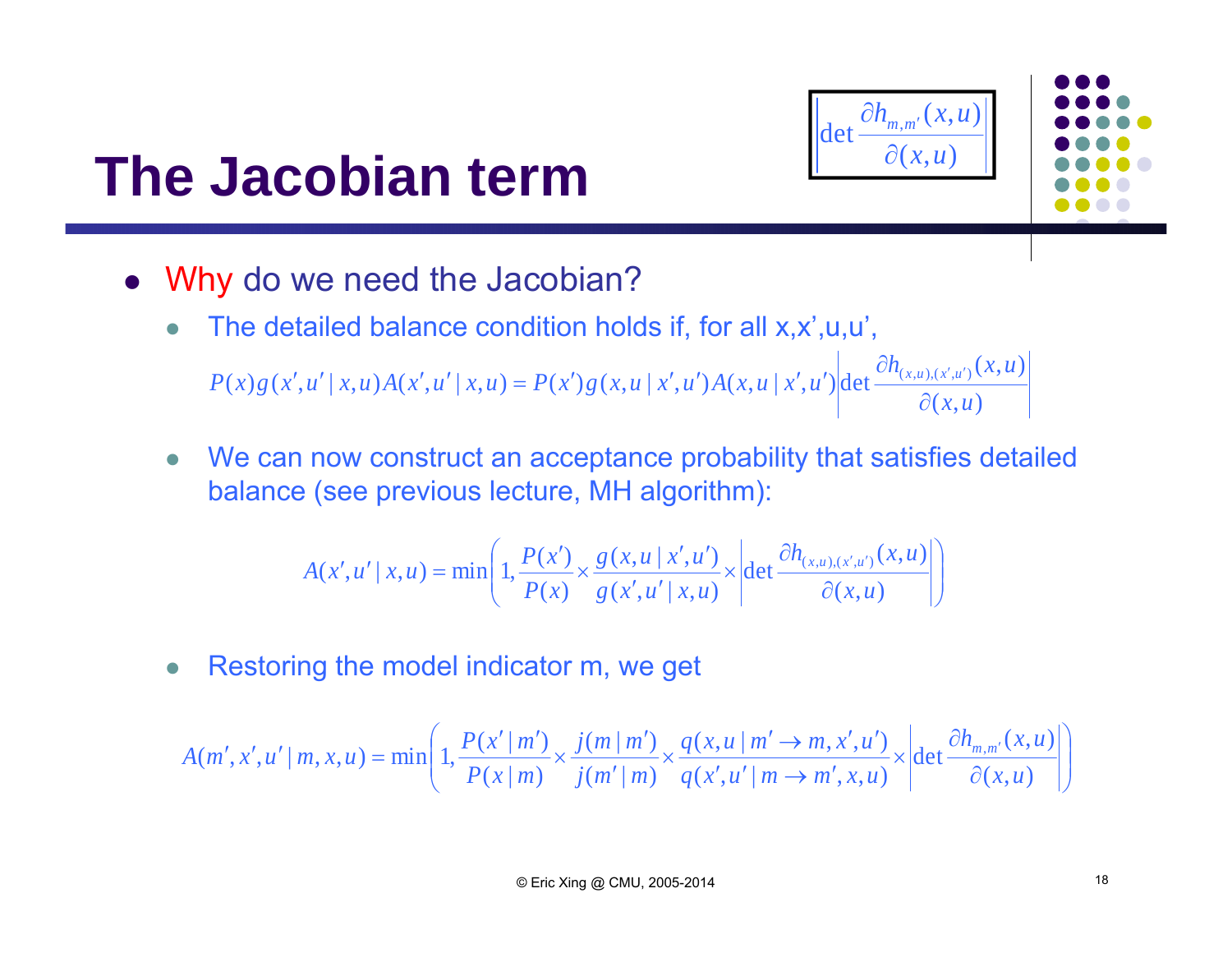#### **Question:**



What is our stationary distribution in our RJMCMC?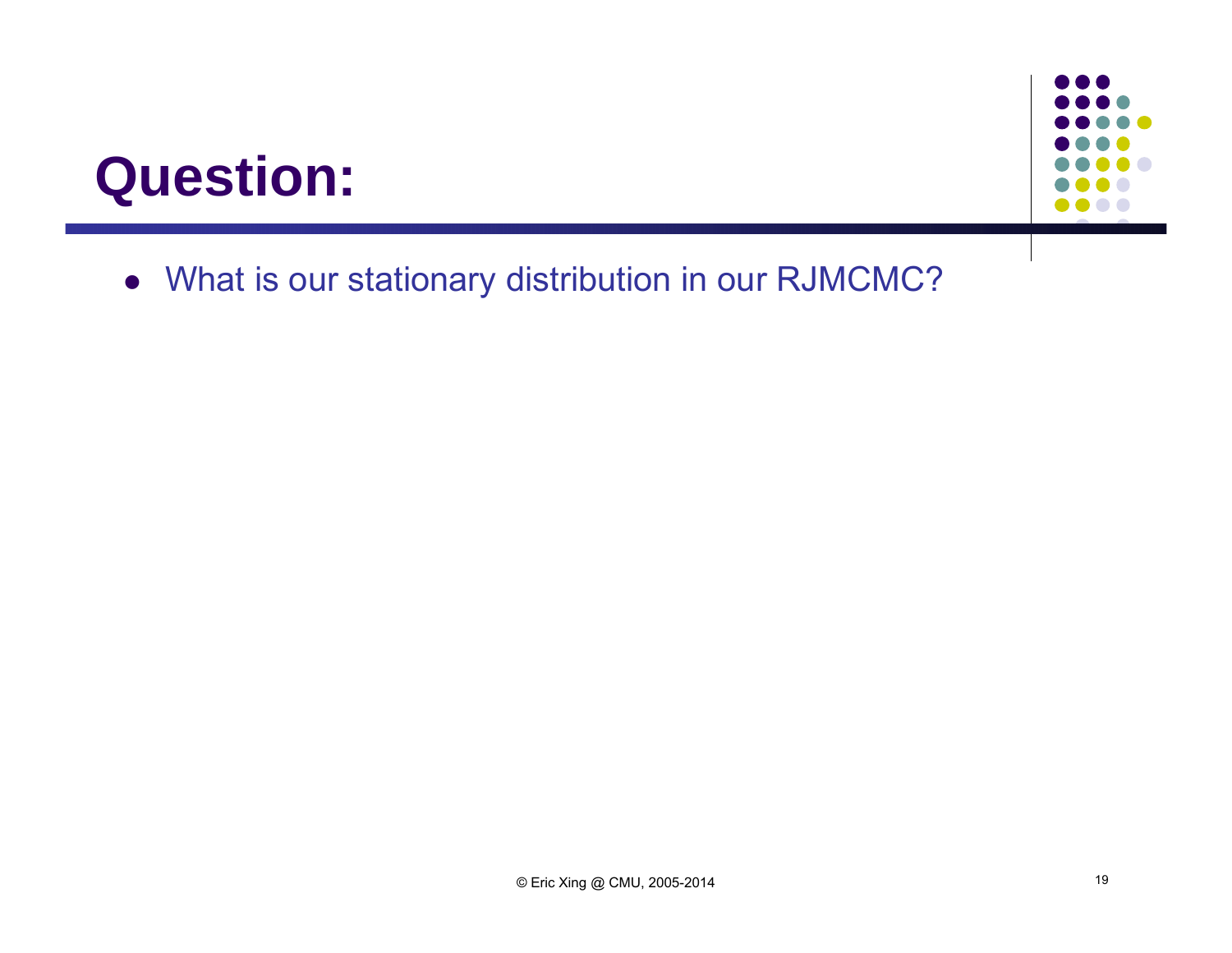

- Models: Let  $m = 1, 2, 3, \ldots$  denote the number of clusters
	- $\bullet$  P(x,c|m) - probability of (observed) data x and (unknown) cluster centers c, assuming m clusters
		- $\bullet$  Can be a Gaussian mixture model or any other clustering model. For this example, we don't need to know its exact form.
	- Proposal distributions:
		- $\bullet$  $j(m'|m)$  – switches from m to m' clusters, where m' =  ${m-1,m,m+1}$ 
			- 0 m' = m-1 is used to decrease the number of clusters
			- $\bullet$  m' = m+1 is used to increase the number of clusters
			- $\bullet$   $m'$  = m is used to change cluster centers c
		- $\bullet$  q(x',c',u'|m $\rightarrow$ m',x,c,u) form differs depending on m' and m
		- $\bullet$  $h_{m,m'}(c,u)$  – again, form differs depending on m' and m
		- $\bullet$ abs-det-Jacobian – turns out that this is always 1!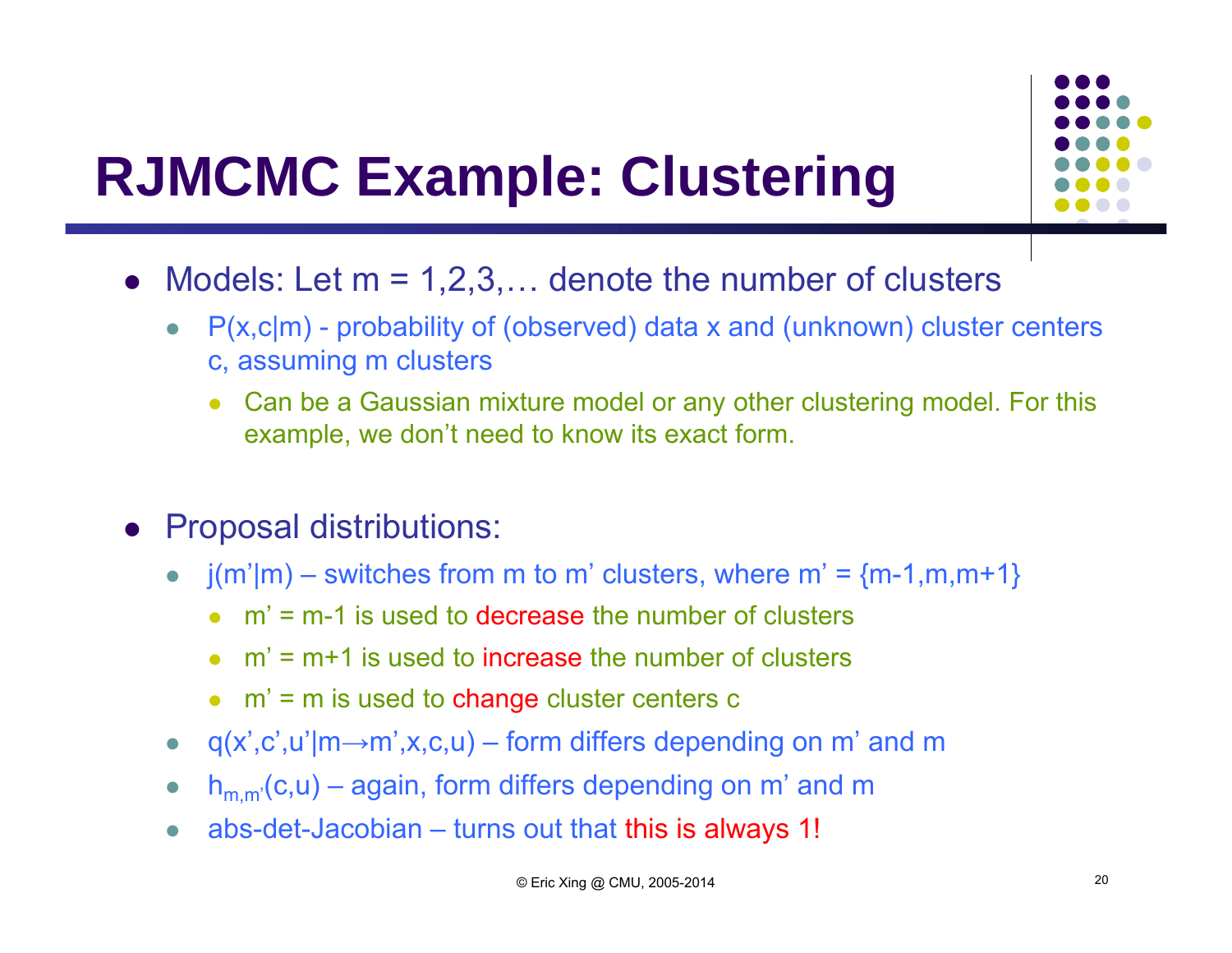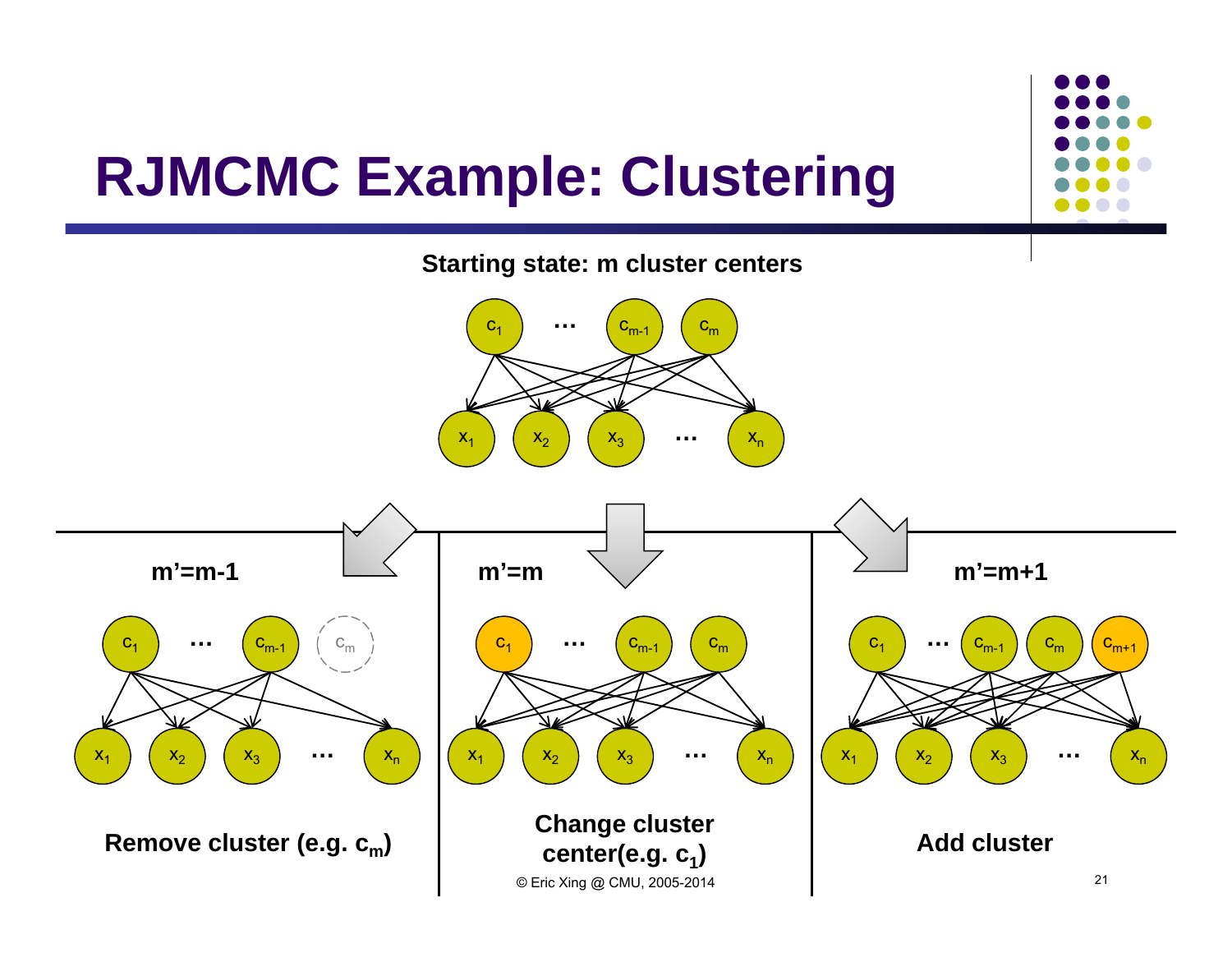

We set j() as follows:

 $\overline{\phantom{a}}$  $\overline{\mathcal{L}}$  $\overline{\phantom{a}}$ ⇃  $\int$  $-p$  if  $m'=m+$  $' =$  $-p$  if  $m'=m ^{\prime}\mid m)$  =  $0.5 - p$  if  $m' = m + 1$  $2p$  if  $0.5 - p$  if  $m' = m - 1$  $(m' | m)$ *p* if  $m = m$ *p m* = *m p* if  $m = m$ *j m m*

"Explore cluster centers c 2p of the time, change the number of clusters 1-2p of the time"

> Notice that reverse moves have the same probability as forward moves

- For q(), h() and the Jacobian, consider the 3 cases separately:
	- m' = m (change cluster center):
		- u, u' are used to change the value of some  $c_i$
		- First, pick a cluster center i in {1,…,m} to change assignment (at uniform)

 $v_{=m}(C, u) =$ 

 $\begin{bmatrix} \ddots \ddots \ddots \ddots \end{bmatrix}$   $m,m'=m$   $(c,u)$   $=$   $\begin{bmatrix} 1 & \vdots & \vdots \end{bmatrix}$ 

- 0 Next, draw a new cluster center u according to some proposal  $q_{center}(u)$
- Finally, set  $c_i$  = u

$$
q(x',c',u' \mid m \rightarrow m',x,c,u) = \frac{1}{m} \times q_{center}(u)
$$

and  $\quad h_{i, m, m' = m}(c, u) = \left| \begin{array}{c} \vdots \end{array} \right| \quad$  where  ${\bf c'}_{\sf j} = {\bf c}_{\sf j}$  if  ${\sf j} \neq {\sf i},$  and  ${\bf c'}_{\sf i} = {\bf u},$  and  ${\bf u'} = {\bf c}_{\sf i}$ 

 $h_{\sum_{m,m'=m}}(c,u)$ 

 $\overline{\phantom{a}}$  $\overline{\phantom{a}}$  $\overline{\phantom{a}}$  $\overline{\phantom{a}}$  $\overline{\phantom{a}}$  $\overline{\phantom{a}}$ 

1

Г

 $\overline{\phantom{a}}$ 

 $\overline{\phantom{a}}$ 

*u*

 $\overline{\phantom{a}}$ 

*m*

*c*

 $\frac{1}{2}$ 

2

*c*

*c*

!<br>1

1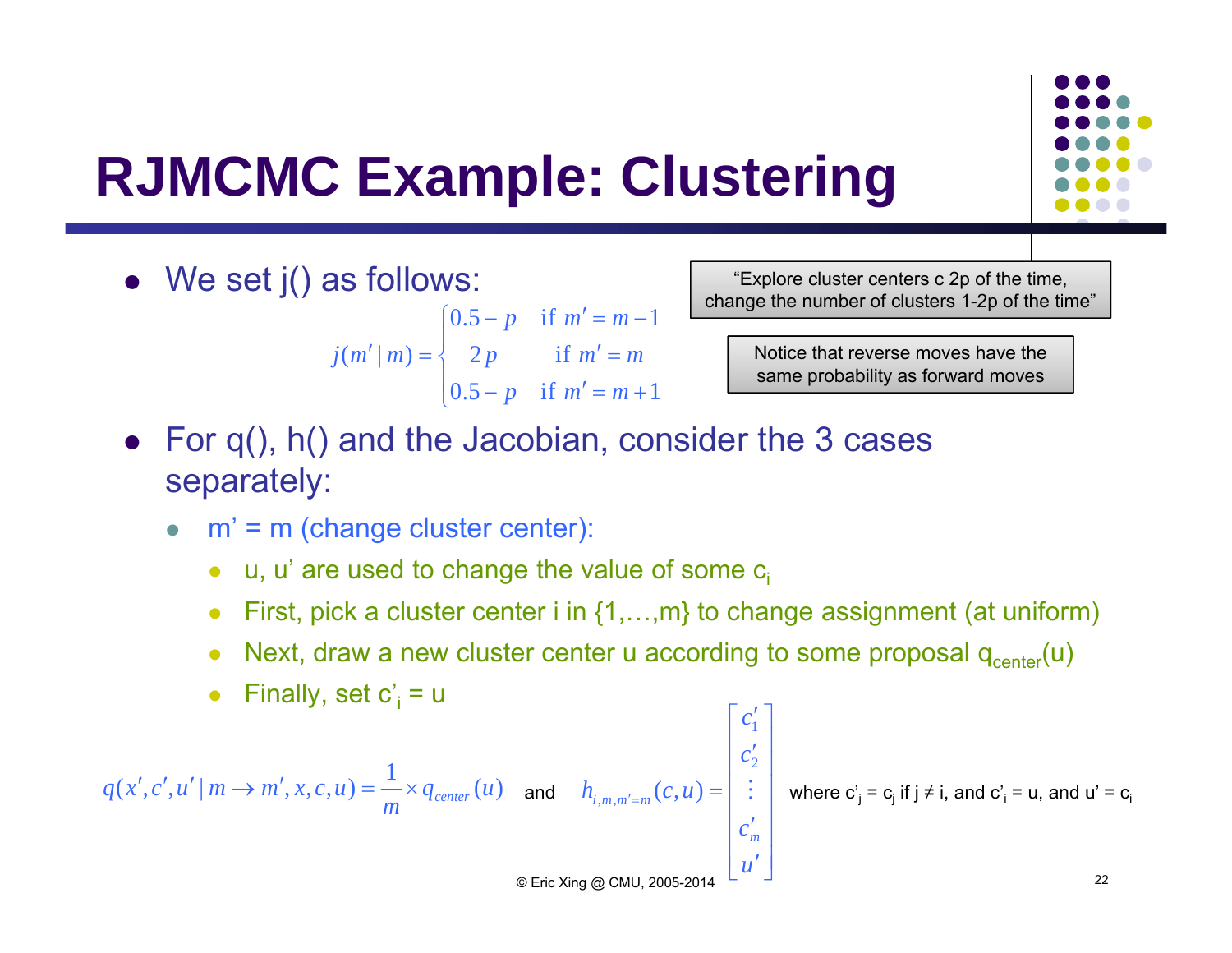

- For q(), h() and the Jacobian, consider the 3 cases separately:
	- $\bullet$  <sup>m</sup>' = m (change cluster center):
		- What does the abs-det-Jacobian look like?
		- $\bullet$ ● Recall that h<sub>i,m,m'=m</sub>(c,u) sets  $c'_j = c_j$  for all j ≠ i, and  $c'_i = u$ , and  $u' = c_i$
		- Let's say we're changing  $c_i$ , where  $i = m$

$$
\frac{\partial h_{i=m,m,m'=m}(c,u)}{\partial(c,u)} = \begin{bmatrix}\n\frac{\partial c'_1}{\partial c_1} & \frac{\partial c'_1}{\partial c_2} & \cdots & \frac{\partial c'_1}{\partial c_m} & \frac{\partial c'_1}{\partial c_m} \\
\vdots & & \ddots & \vdots \\
\frac{\partial c'_m}{\partial c_1} & \frac{\partial c'_m}{\partial c_2} & \cdots & \frac{\partial c'_m}{\partial c_m} & \frac{\partial c'_m}{\partial c_m} & \frac{\partial c'_m}{\partial u} \\
\vdots & & \ddots & \vdots \\
\frac{\partial c'_m}{\partial u'} & \frac{\partial c'_m}{\partial c_1} & \frac{\partial c'_m}{\partial c_2} & \cdots & \frac{\partial c'_m}{\partial u'} & \frac{\partial c'_m}{\partial u} & \frac{\partial c'_m}{\partial u} \\
\vdots & & \ddots & \vdots \\
\frac{\partial u'}{\partial u} & \frac{\partial u'}{\partial c_1} & \frac{\partial u'}{\partial c_2} & \cdots & \frac{\partial u'}{\partial c_m} & \frac{\partial u'}{\partial u}\n\end{bmatrix} = \begin{bmatrix}\n1 & 0 & \cdots & 0 & 0 \\
0 & 1 & & 0 & 0 \\
\vdots & & \ddots & & \vdots \\
0 & 0 & & 0 & 1 \\
0 & 0 & \cdots & 1 & 0\n\end{bmatrix}
$$

Therefore 
$$
\left| \det \frac{\partial h_{i=m,m,m'=m}(c,u)}{\partial(c,u)} \right| = |-1| = 1
$$

In fact, the abs-det-Jacobian is 1 for any choice of i!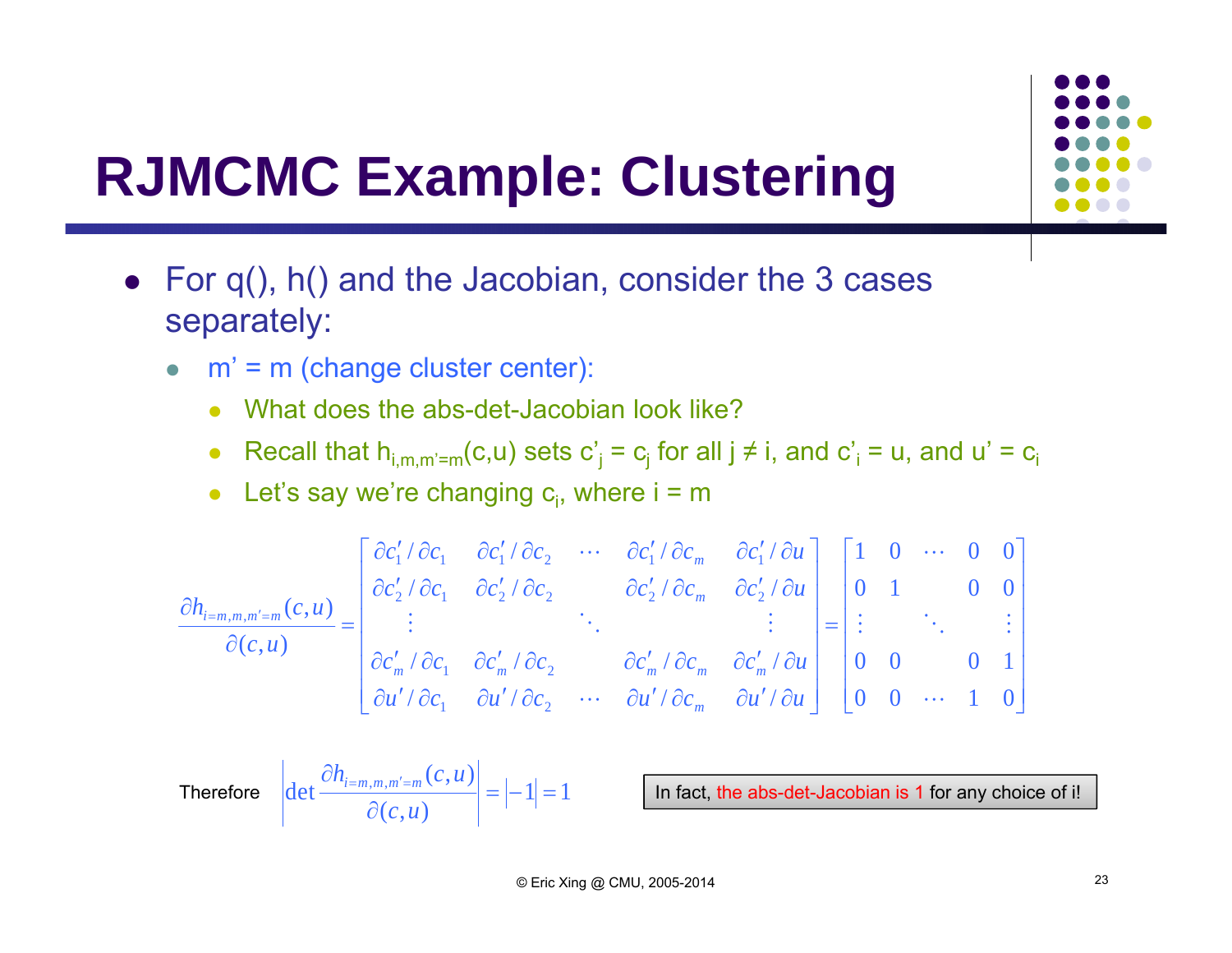

- For q(), h() and the Jacobian, consider the 3 cases separately:
	- $\bullet$   $m' = m-1$  (remove a cluster):
		- $\bullet$ u is empty, and u' matches the cluster to be removed
		- Pick a cluster center i in  $\{1,...,m\}$  to remove (at uniform)

$$
q(x',c',u' \mid m \rightarrow m',x,c,u) = \frac{1}{m} \text{ and } h_{i,m,m'=m-1}(c,u) = \begin{bmatrix} c'_1 \\ c'_2 \\ \vdots \\ c'_{m-1} \\ u' \end{bmatrix} \text{ where } c'_j = c_j \text{ if } j < i, \text{ and } c'_j = c_{j+1} \text{ if } j > i, \text{ and } u' = c_j
$$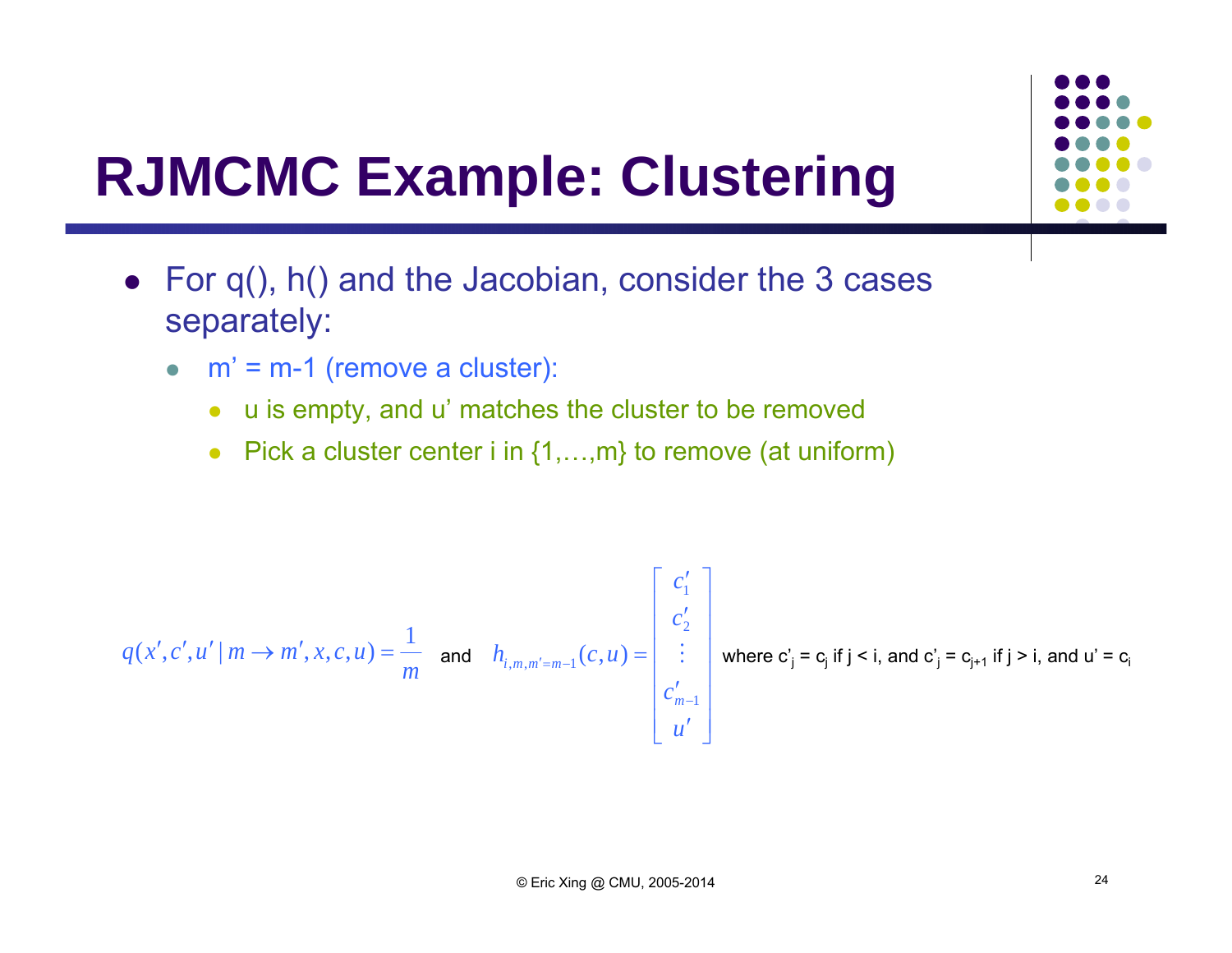

- For q(), h() and the Jacobian, consider the 3 cases separately:
	- $\bullet$   $m' = m-1$  (remove a cluster):
		- For the Jacobian, let's assume we're removing cluster  $c_i$  where  $i = m$
		- $\bullet$ • Thus we set  $c'_j = c_j$  for all  $j < m$ , and  $u' = c_m$

$$
\frac{\partial h_{i=m,m,m'=m-1}(c,u)}{\partial(c,u)} = \begin{bmatrix}\n\frac{\partial c'_1}{\partial c_1} & \frac{\partial c'_1}{\partial c_2} & \cdots & \frac{\partial c'_1}{\partial c_{m-1}} & \frac{\partial c'_1}{\partial c_m} \\
\frac{\partial c'_2}{\partial c_1} & \frac{\partial c'_2}{\partial c_2} & \frac{\partial c'_2}{\partial c_{m-1}} & \frac{\partial c'_2}{\partial c_m} \\
\vdots & \vdots & \ddots & \vdots \\
\frac{\partial c'_{m-1}}{\partial u'} \frac{\partial c_1}{\partial c_1} & \frac{\partial c'_{m-1}}{\partial c_2} & \cdots & \frac{\partial c'_{m-1}}{\partial u'} \frac{\partial c_m}{\partial c_{m-1}} & \frac{\partial c'_m}{\partial c_m}\n\end{bmatrix} = \begin{bmatrix}\n1 & 0 & \cdots & 0 & 0 \\
0 & 1 & & 0 & 0 \\
\vdots & \vdots & \ddots & \vdots \\
0 & 0 & & 1 & 0 \\
0 & 0 & \cdots & 0 & 1\n\end{bmatrix}
$$

Therefore 
$$
\left| \det \frac{\partial h_{i=m,m,m'=m-1}(c,u)}{\partial(c,u)} \right| = |1| = 1
$$

Again, the abs-det-Jacobian is 1 for any choice of i!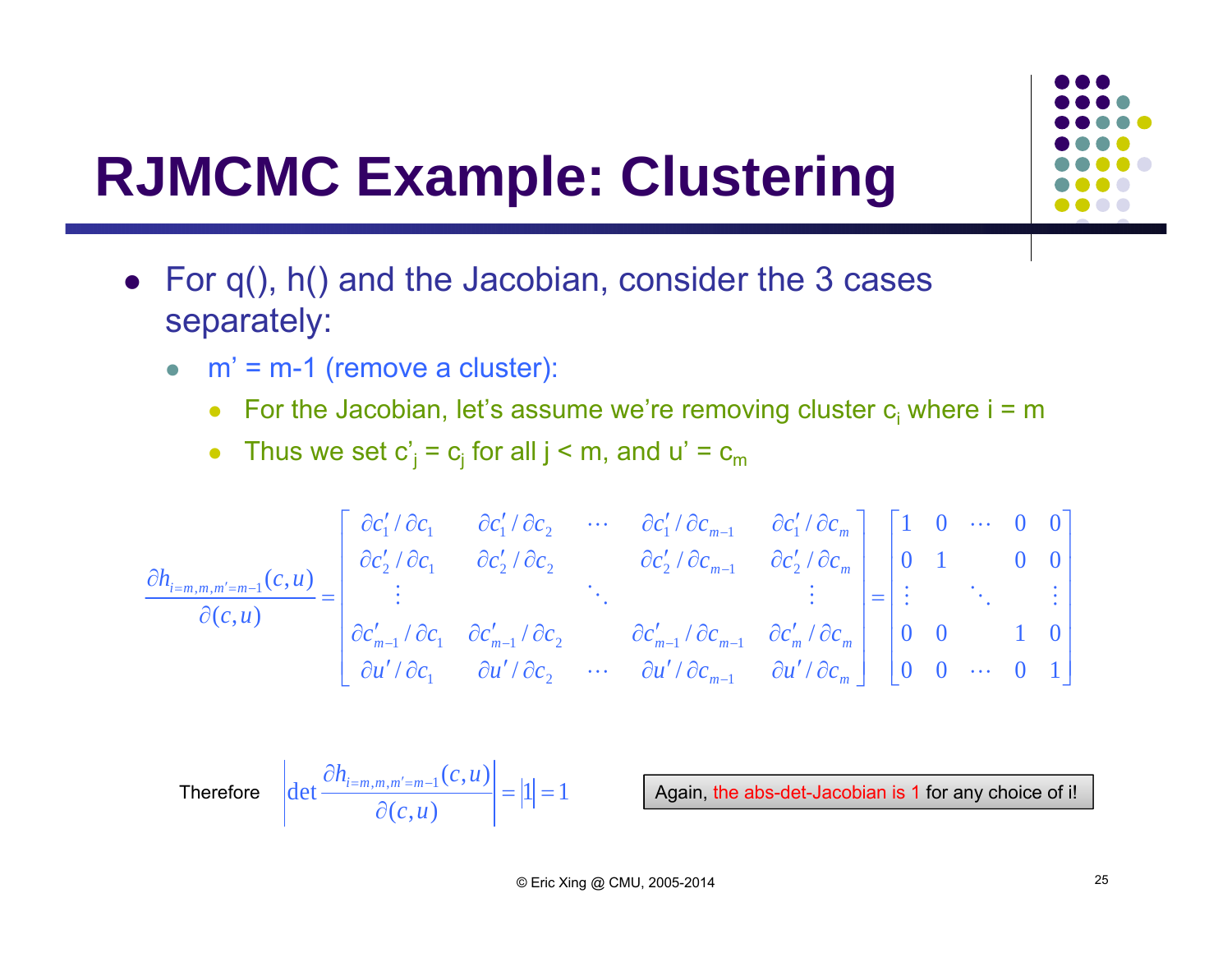

- For q(), h() and the Jacobian, consider the 3 cases separately:
	- $\bullet$   $m' = m + 1$  (add a cluster):
		- u is the center of the cluster to be added, and u' is empty
		- We draw a cluster center u according to some proposal  $q_{center}(u)$

$$
q(x', c', u' \mid m \to m', x, c, u) = q_{center}(u) \quad \text{and} \quad h_{i, m, m' = m+1}(c, u) = \begin{bmatrix} c'_1 \\ c'_2 \\ \vdots \\ c'_m \\ c'_{m+1} \end{bmatrix} \quad \text{where } c'_j = c_j \text{ for all } j \leq m, \text{ and } c'_{m+1} = u
$$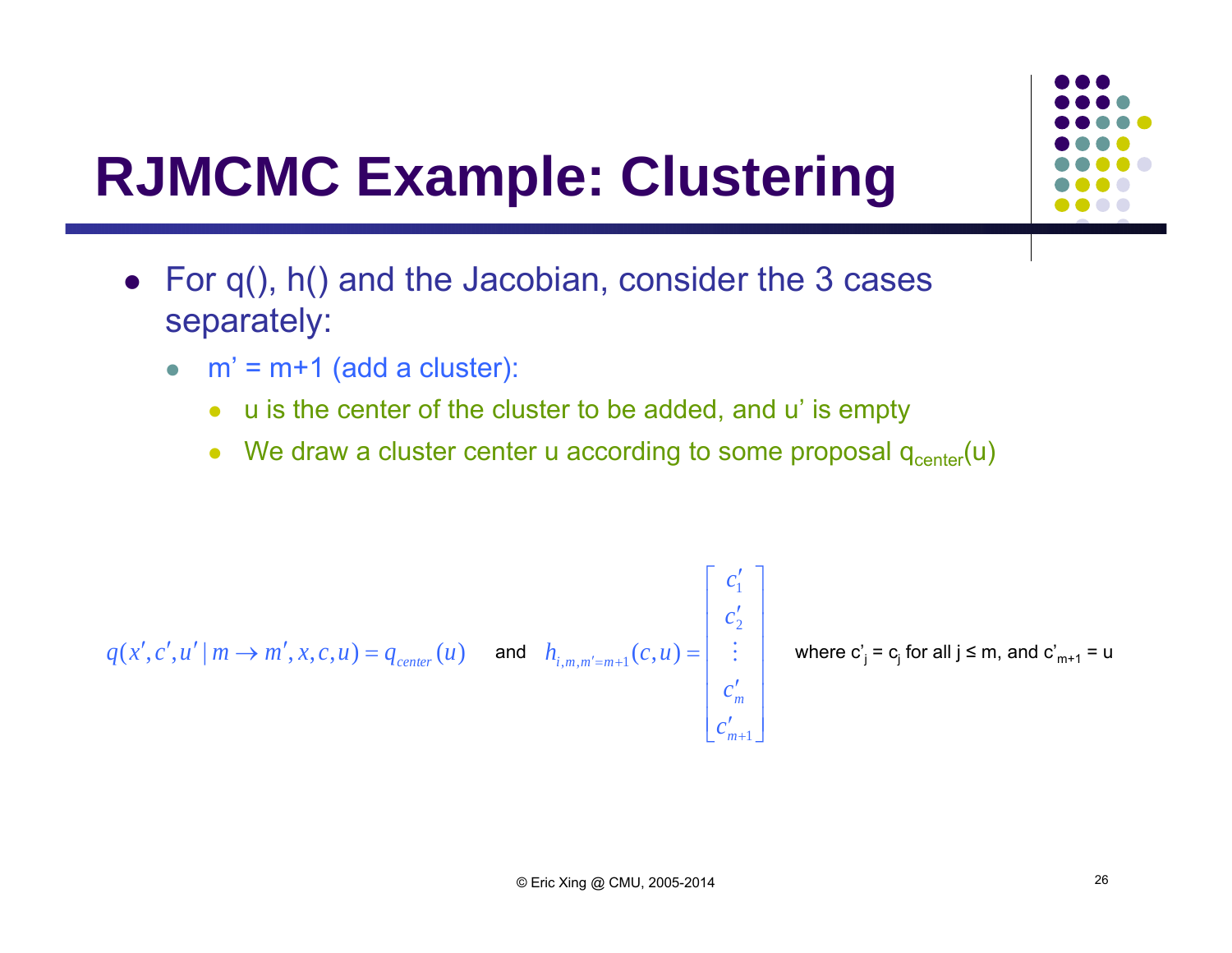

- For q(), h() and the Jacobian, consider the 3 cases separately:
	- $\bullet$   $m' = m + 1$  (add a cluster):
		- For the Jacobian, recall we set  $c'_j = c_j$  for all  $j \le m$ , and  $c'_{m+1} = u$

$$
\frac{\partial h_{m,m'=m+1}(c,u)}{\partial(c,u)} = \begin{bmatrix}\n\frac{\partial c'_1}{\partial c_1} & \frac{\partial c'_1}{\partial c_2} & \cdots & \frac{\partial c'_1}{\partial c_m} & \frac{\partial c'_1}{\partial c_m} \\
\vdots & & \ddots & & \vdots \\
\frac{\partial c'_m}{\partial c'_m} & \frac{\partial c'_m}{\partial c_1} & \frac{\partial c'_m}{\partial c_2} & \cdots & \frac{\partial c'_m}{\partial c_m} & \frac{\partial c'_m}{\partial c_m} & \frac{\partial c'_m}{\partial u} \\
\vdots & & \ddots & & \vdots \\
\frac{\partial c'_m}{\partial c'_{m+1}} & \frac{\partial c'_m}{\partial c_1} & \frac{\partial c'_m}{\partial c_2} & \cdots & \frac{\partial c'_m}{\partial c'_m} & \frac{\partial c'_m}{\partial c_m} & \frac{\partial c'_{m+1}}{\partial u}\n\end{bmatrix} = \begin{bmatrix}\n1 & 0 & \cdots & 0 & 0 \\
0 & 1 & & 0 & 0 \\
\vdots & & \ddots & & \vdots \\
0 & 0 & & 1 & 0 \\
0 & 0 & \cdots & 0 & 1\n\end{bmatrix}
$$

Therefore 
$$
\det \frac{\partial h_{m,m'=m+1}(c,u)}{\partial(c,u)} = |1| = 1
$$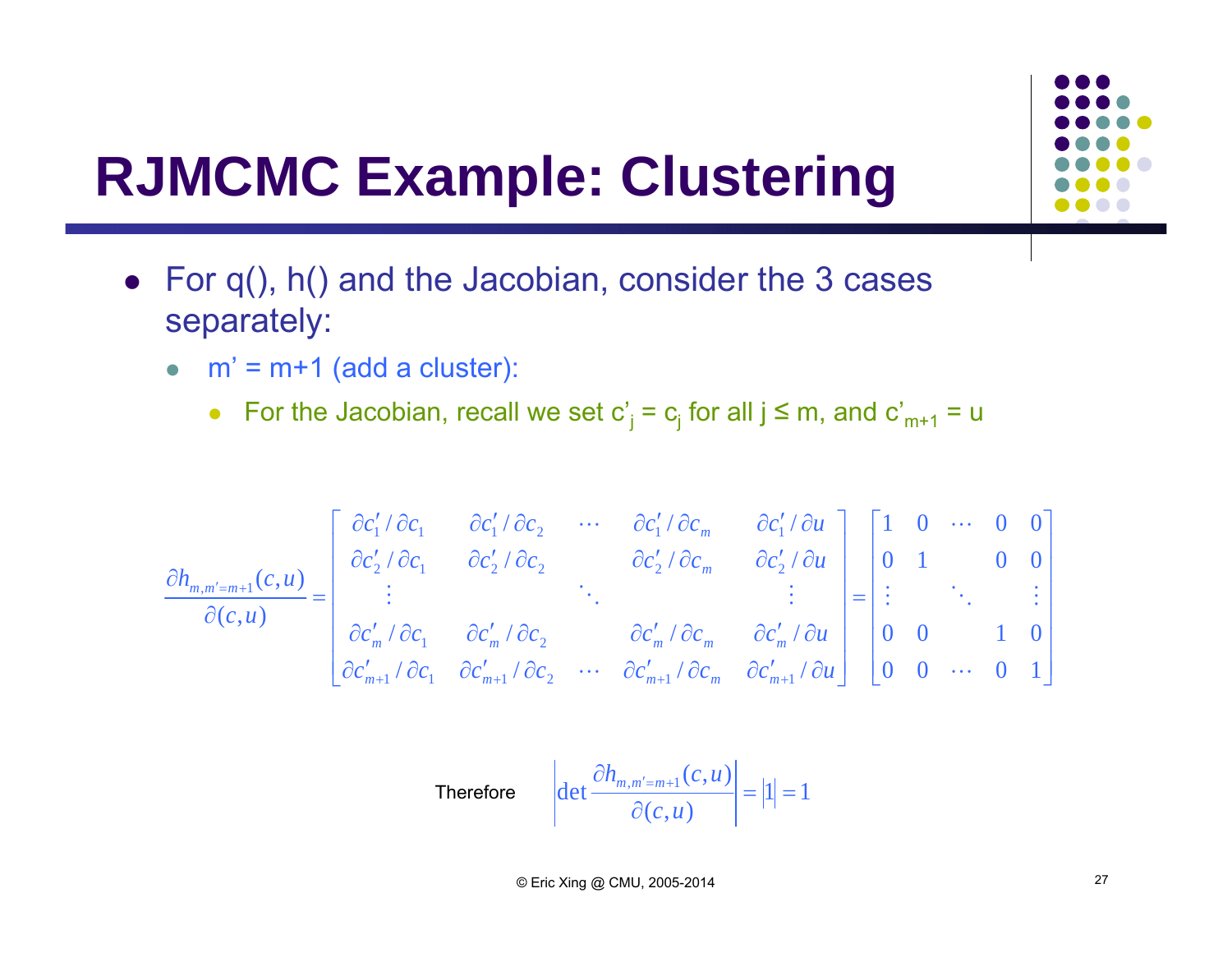

- $\bullet$  Notice the following important properties:
	- $\bullet$ All model changes  $j(m'|m)$  are all reversible
		- $\bullet$ We can get to any number of clusters m
		- $\bullet$ We can change the location of any cluster i
		- 0 This ensures we converge to the stationary distribution
	- $\bullet$  abs-det-Jacobian is always 1
		- 0 We designed our r.v. mappings h() to make this true!

#### $\bullet$ Take note:

- $\bullet$  For most mixture models, we can't simply use P(x,c|m). We need to introduce hidden cluster assignment variables z for each data point x, and incorporate them into the proposals.
	- 0 The basic principle of RJMCMC remains the same, though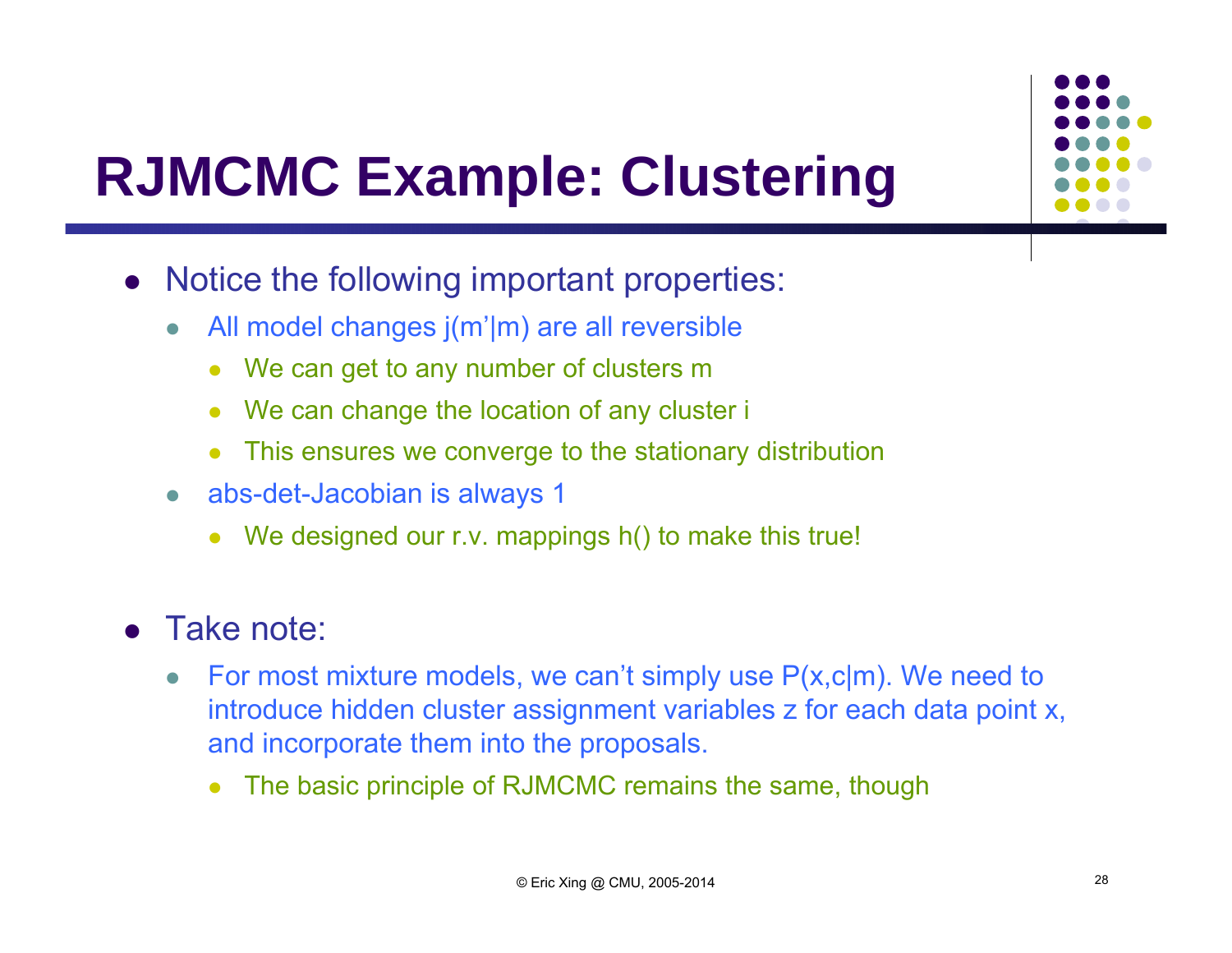#### **Large-scale MCMC**

- Modern datasets can be very large
	- $\bullet$ Millions of data points
	- $\bullet$ Require Gigabytes of memory
	- $\bullet$ E.x. Yahoo web graph has ~1.4 billion nodes and 6.6 billion edges
- So far, we have not explained how to take advantage of parallelism in MCMC
	- $\bullet$ Without parallelism, we cannot use large datasets!
- In the rest of this lecture, we will cover techniques that permit multiple CPUs/cores to be used with MCMC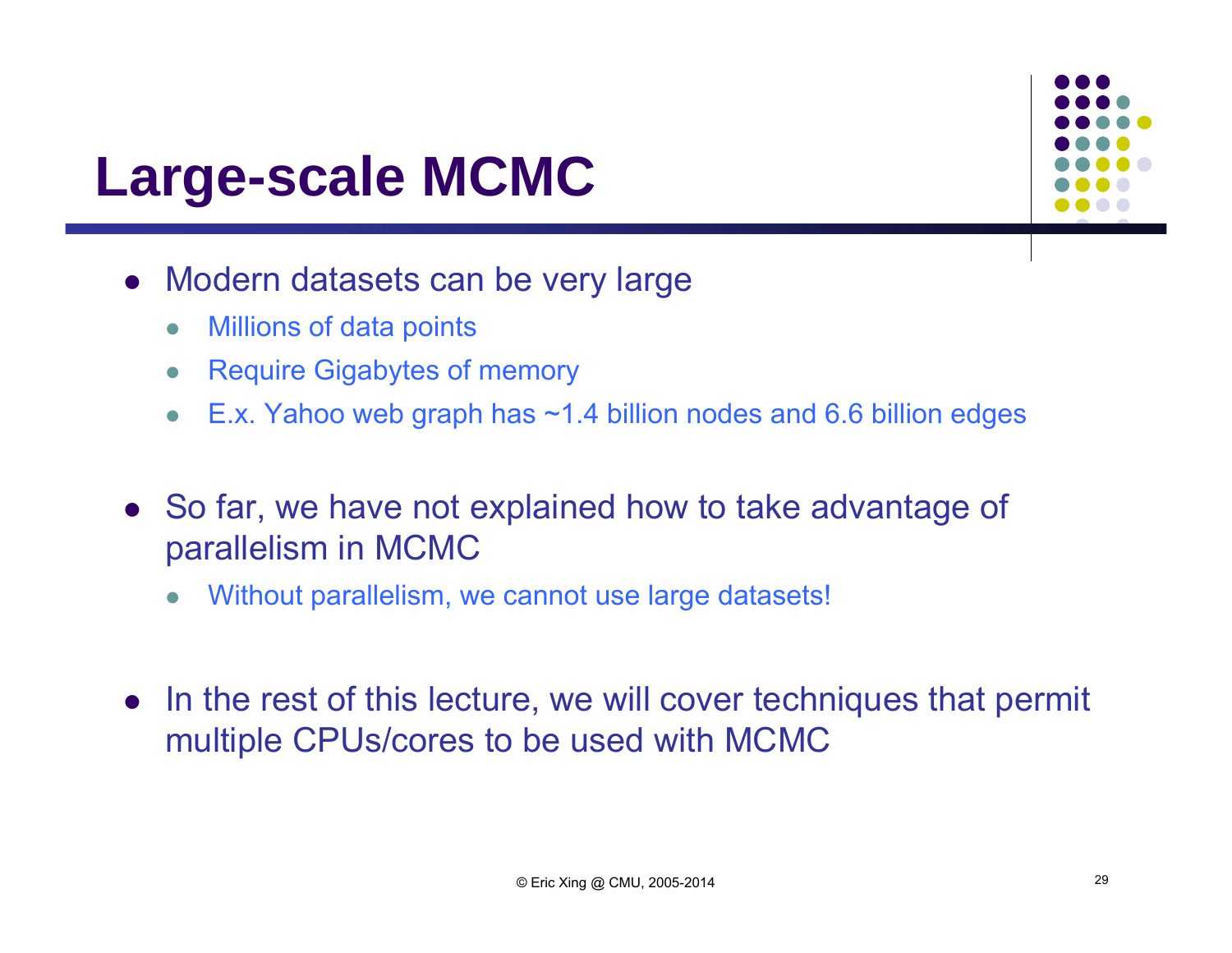#### **Taking Multiple Chains**



- $\bullet$  Proper use of MCMC actually requires parallelism
	- $\bullet$ To determine convergence, you need to take multiple MCMC chains
	- $\bullet$ Chains are independent, so you can run one chain per CPU
	- $\bullet$ Once converged, you can combine samples from all chains

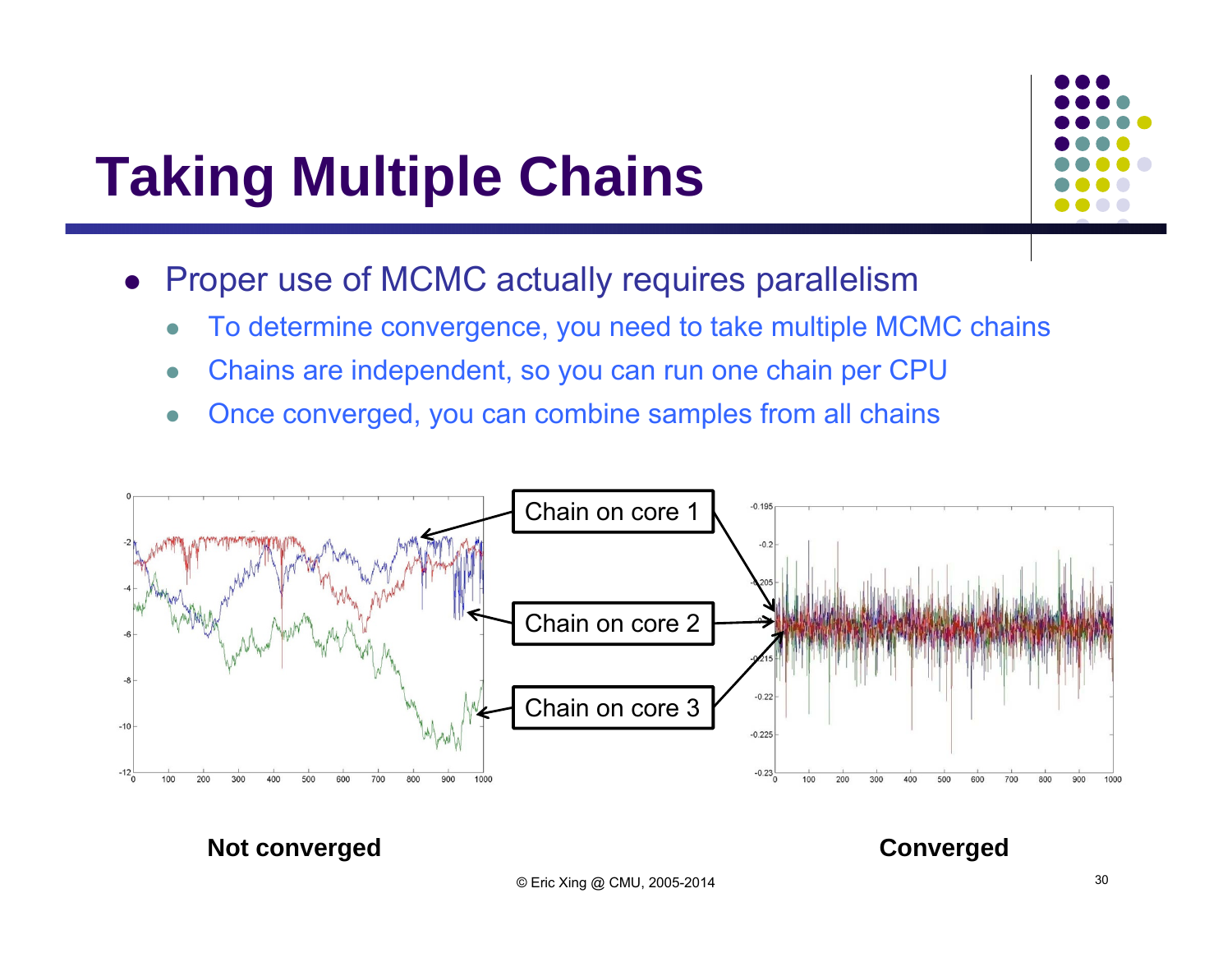#### **Taking Multiple Chains**

- $\bullet$  Taking multiple chains doesn't solve all issues, though
	- $\bullet$ If burn-in is long, then all chains will take a long time to converge!
	- $\bullet$ • We need a way to take each sample faster...

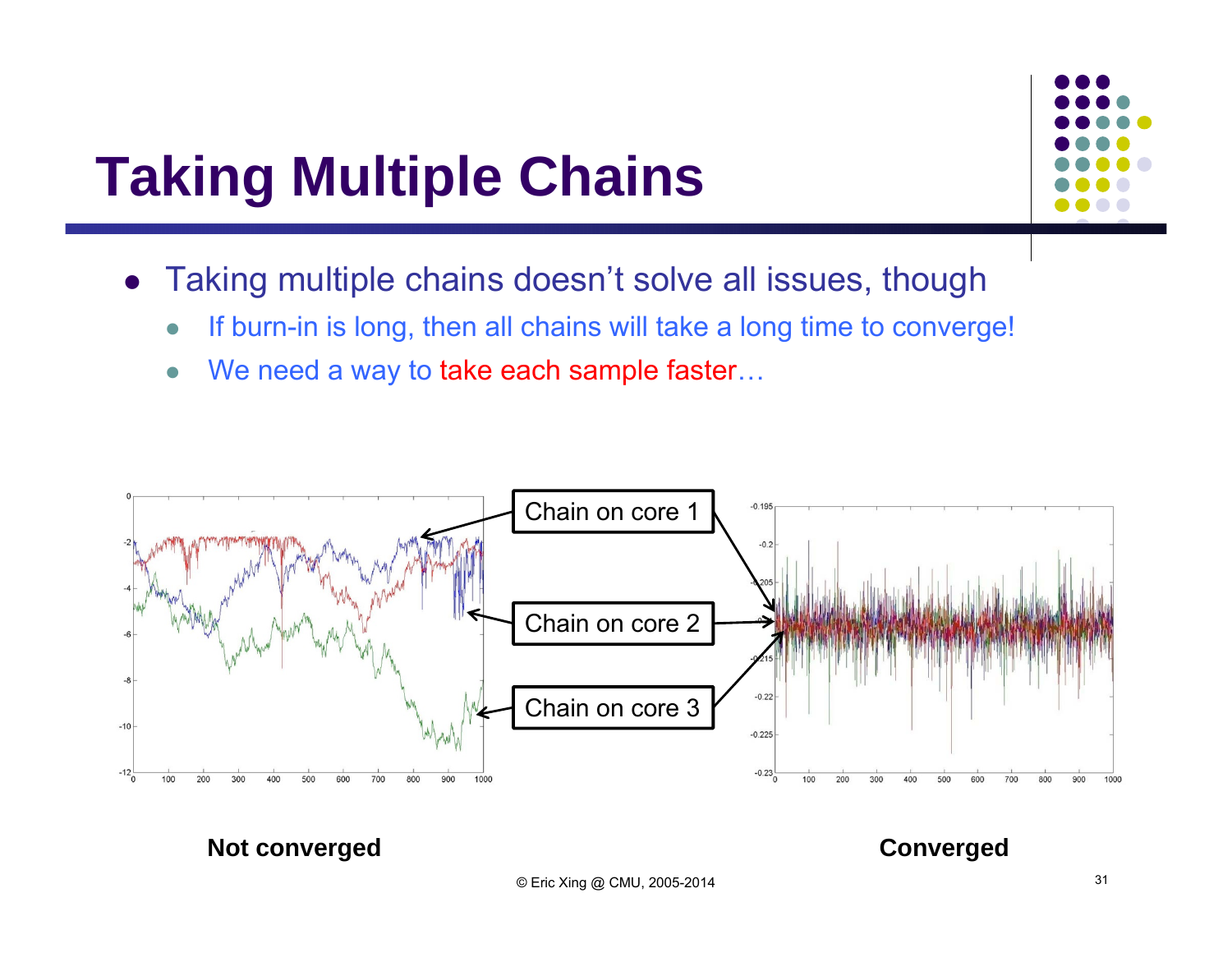

- Recall that in MRFs, we Gibbs sample by sampling from P(x|MB(x)), the conditional distribution of x given its Markov Blanket MB(x)
	- $\bullet$ For MRFs, the Markov Blanket of x is just its neighbors
	- $\bullet$  In the MRF below, the red node's Markov Blanket consists of the blue nodes

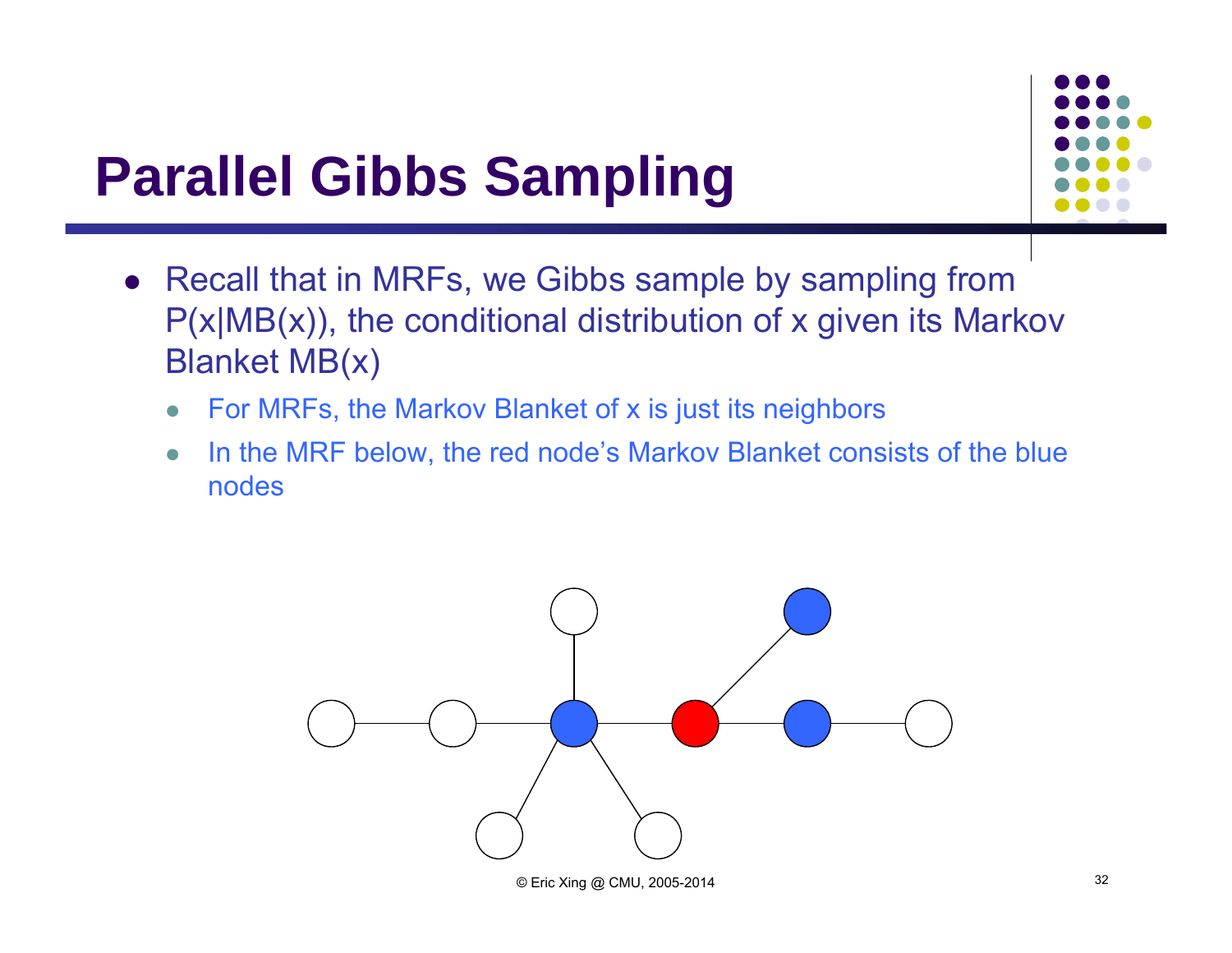

- Observe that we can Gibbs sample the two green nodes simultaneously
	- $\bullet$  Neither node is part of the other's Markov Blanket, so their conditional distributions do not depend on each other
	- $\bullet$  Sampling one of the green nodes doesn't change the conditional distribution of the other node!

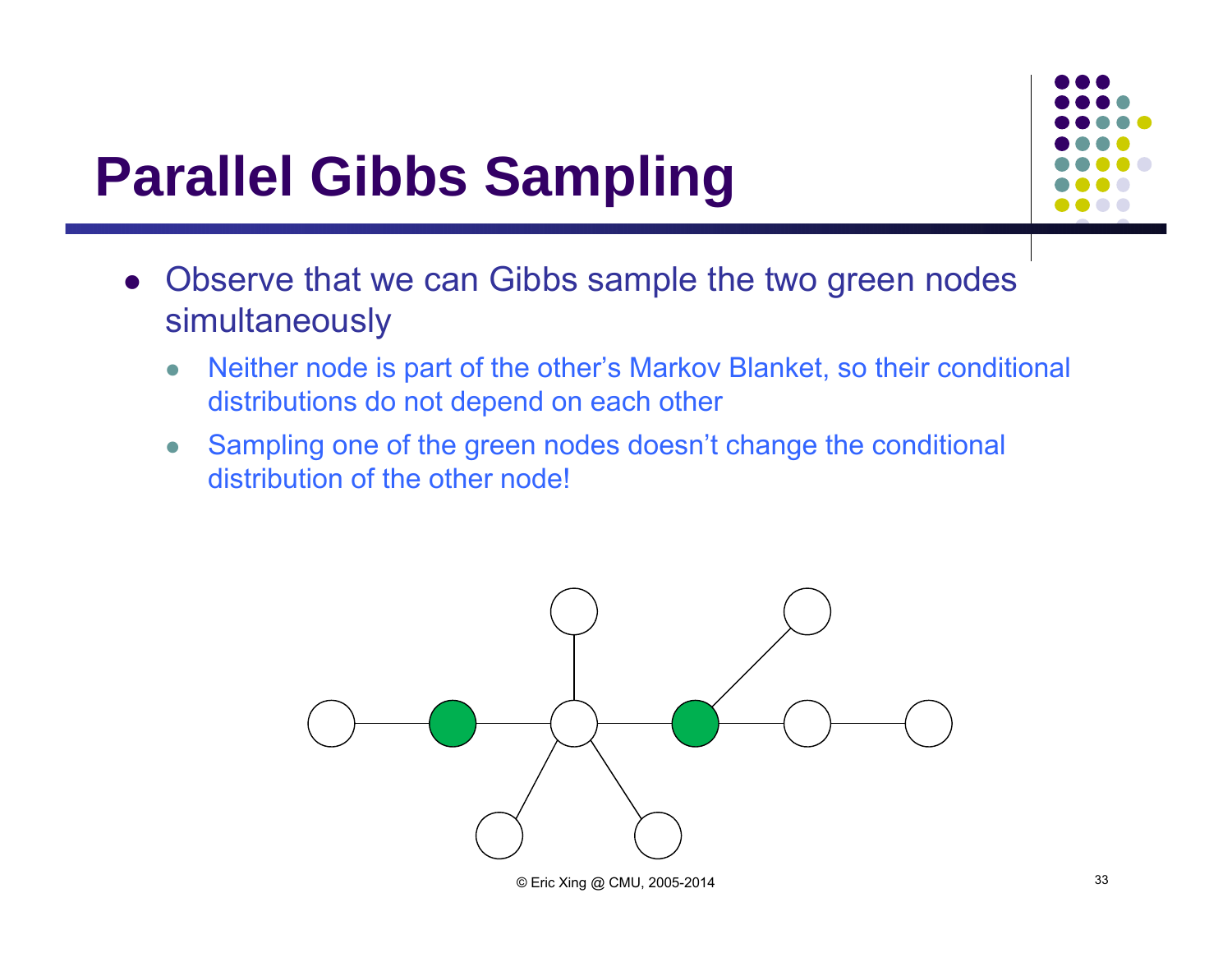- $\bullet$  How do we generalize this idea to the whole graph?
	- $\bullet$  Find subsets of nodes, such that all nodes in a given subset are not in each other's Markov Blankets, and the subsets cover the whole graph
		- $\bullet$  The subsets should be as large as possible
			- п Because we can Gibbs sample all nodes in a subset at the same time
		- $\bullet$  At the same time, we want as few subsets as possible
			- $\mathbf{r}$  The Markov Blankets of different subsets overlap, so they cannot be sampled at the same time. We must process the subsets sequentially.

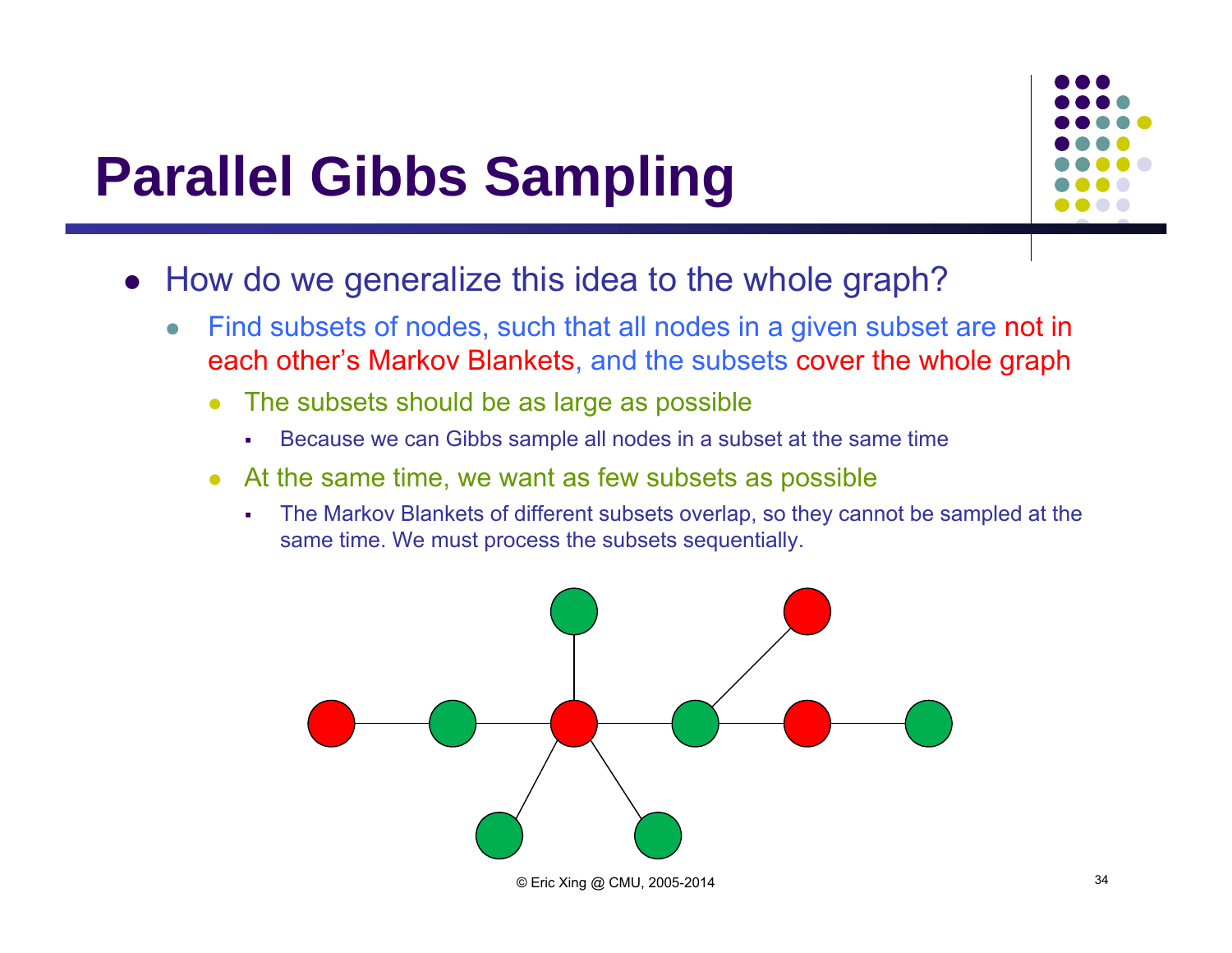

- We can find these covering subsets with k-coloring algorithms (Gonzales et al., 2011)
	- $\bullet$  A k-coloring algorithm colors a graph using k colors, such that:
		- $\bullet$ Every node gets one color
		- 0 No edge has two nodes of the same color
- Trees always admit a 2-coloring (e.g. below)
	- 0 Assign one color to some node, and alternate colors as you move away

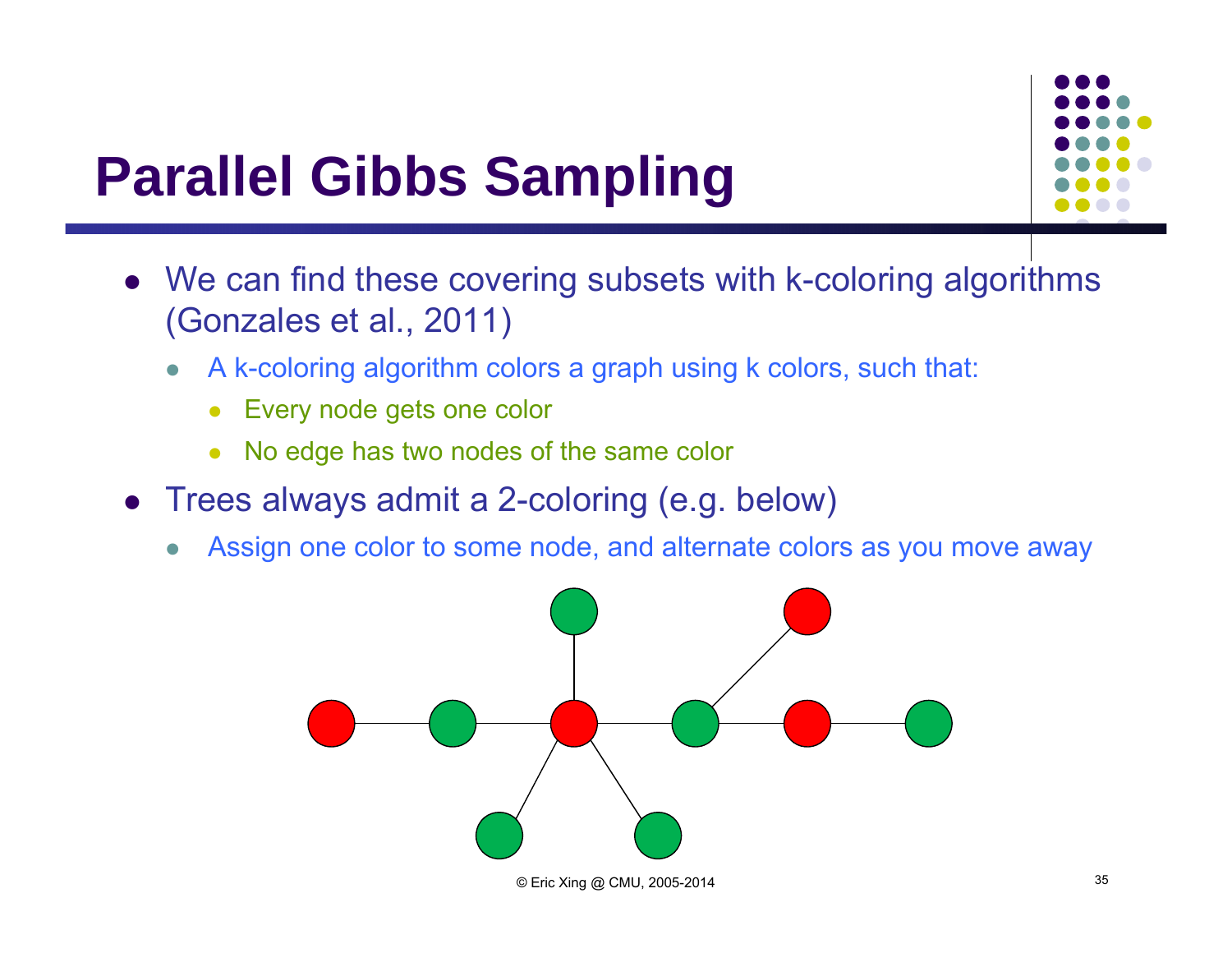- $\bullet$  Bipartite graphs are always 2-colorable
	- $\bullet$ Color each side of the bipartite graph with opposite colors
	- $\bullet$ e.x. Latent Dirichlet Allocation model is bipartite
- However, not all graphs have k-colorings for all k ≥ 2
	- $\bullet$  In the worst case, a graph with n nodes can require n colors
		- 0 The full clique is one such graph
	- $\bullet$ Determining if a graph is k-colorable for  $k > 2$  is NP-complete
	- $\bullet$ In practice, we employ heuristics to find k-colorings
- $\bullet$  Instead of using k-colorings, why not just Gibbs sample all variables at the same time?
	- $\bullet$  The Markov Chain may become non-ergodic, and is no longer guaranteed to converge to the stationary distribution!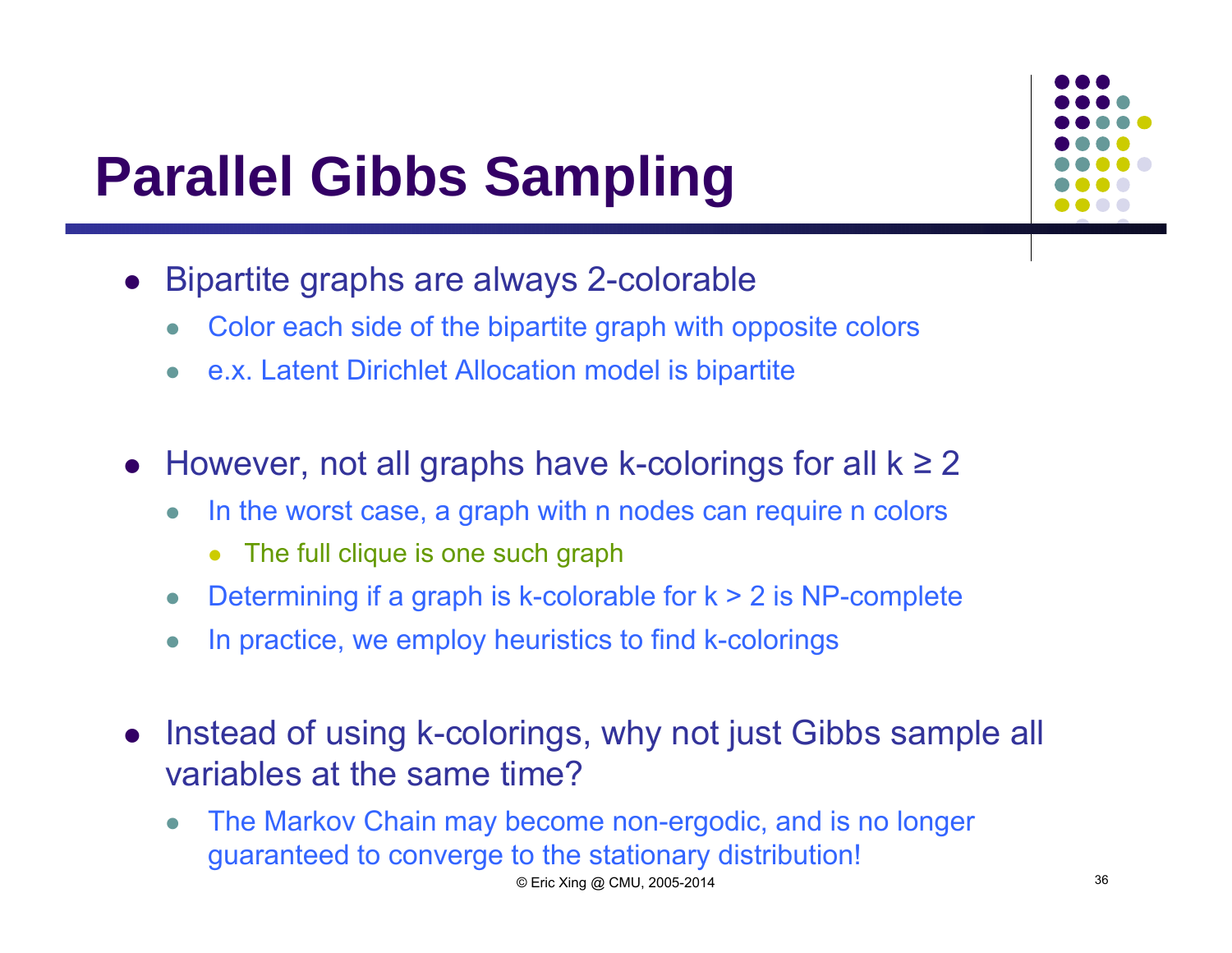#### **Online MCMC**

- In "online" algorithms, we need to process new data points one-at-a-time
	- $\bullet$ Moreover, we have to "forget" older data points because memory is finite
- For such applications to be viable, we can only afford constant time work per new data point
	- $\bullet$  Otherwise we will reach a point where new data can no longer be processed in a reasonable amount of time
- What MCMC techniques can we use to make an online algorithm?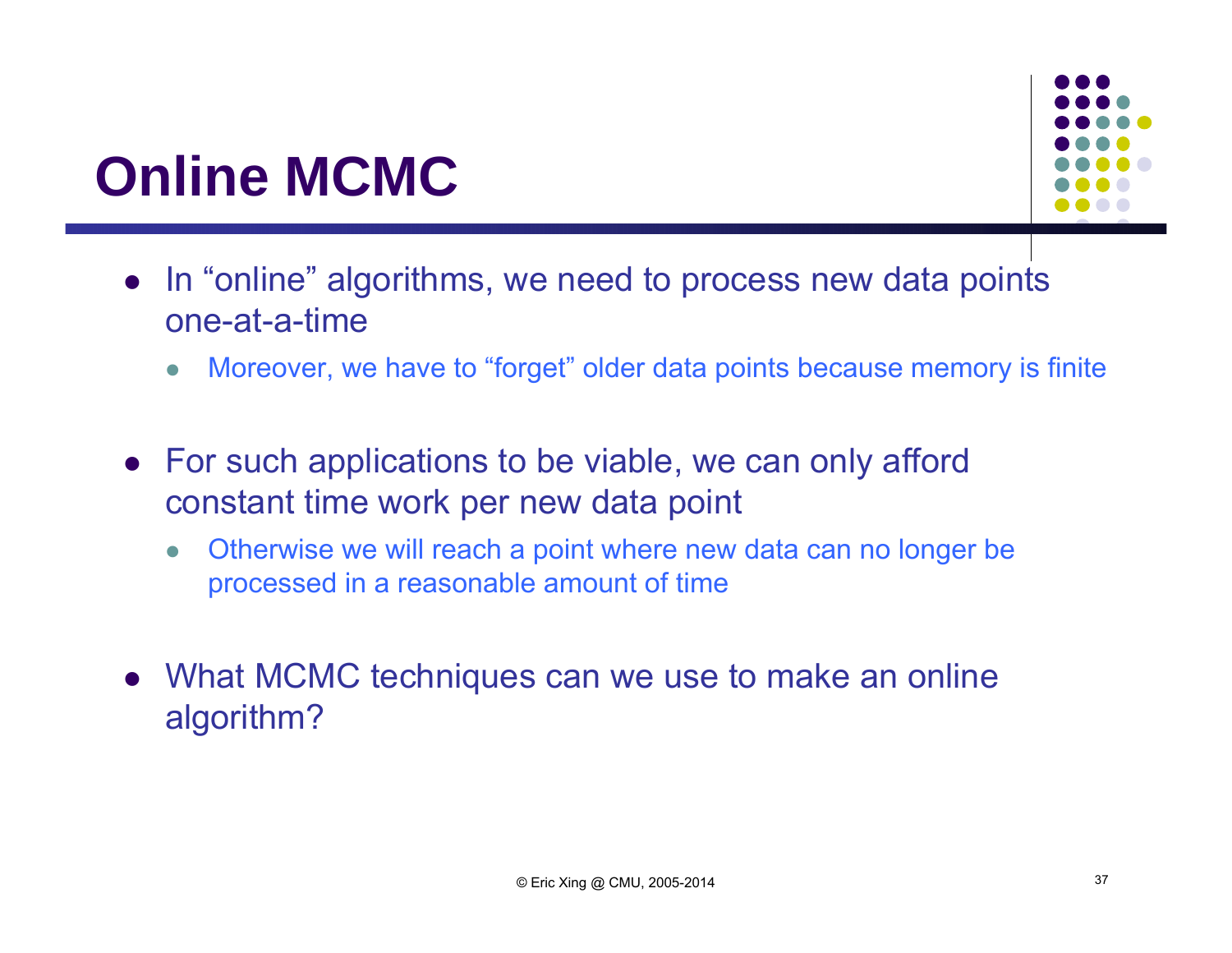# **Sequential Monte Carlo**



- SMC is a generalization of Particle Filters
	- $\bullet$ Recall that PFs incrementally sample  $P(X_t|Y_{1:t})$ , where the Xs are latent r.v.s and the Ys are observations under a state-space model
	- $\bullet$  SMC does not assume the GM is a state-space model, or has any particular structure at all
- Suppose we have n r.v.s  $x_1, \ldots, x_n$ 
	- 0 SMC first draws samples from the marginal distribution  $P(x_1)$ , then  $P(x_{1:2})$ , and so on until  $P(x_{1:2})$
	- $\bullet$ Key idea: Construct proposals such that we sample from  $P(x_{1:k+1})$  in constant time, given samples from  $P(x_{1:k})$
	- $\bullet$  Like other MCMC algorithms, we only require that we can evaluate  $P'(x_{1:n}) = aP(x_{1:n})$  for some unknown a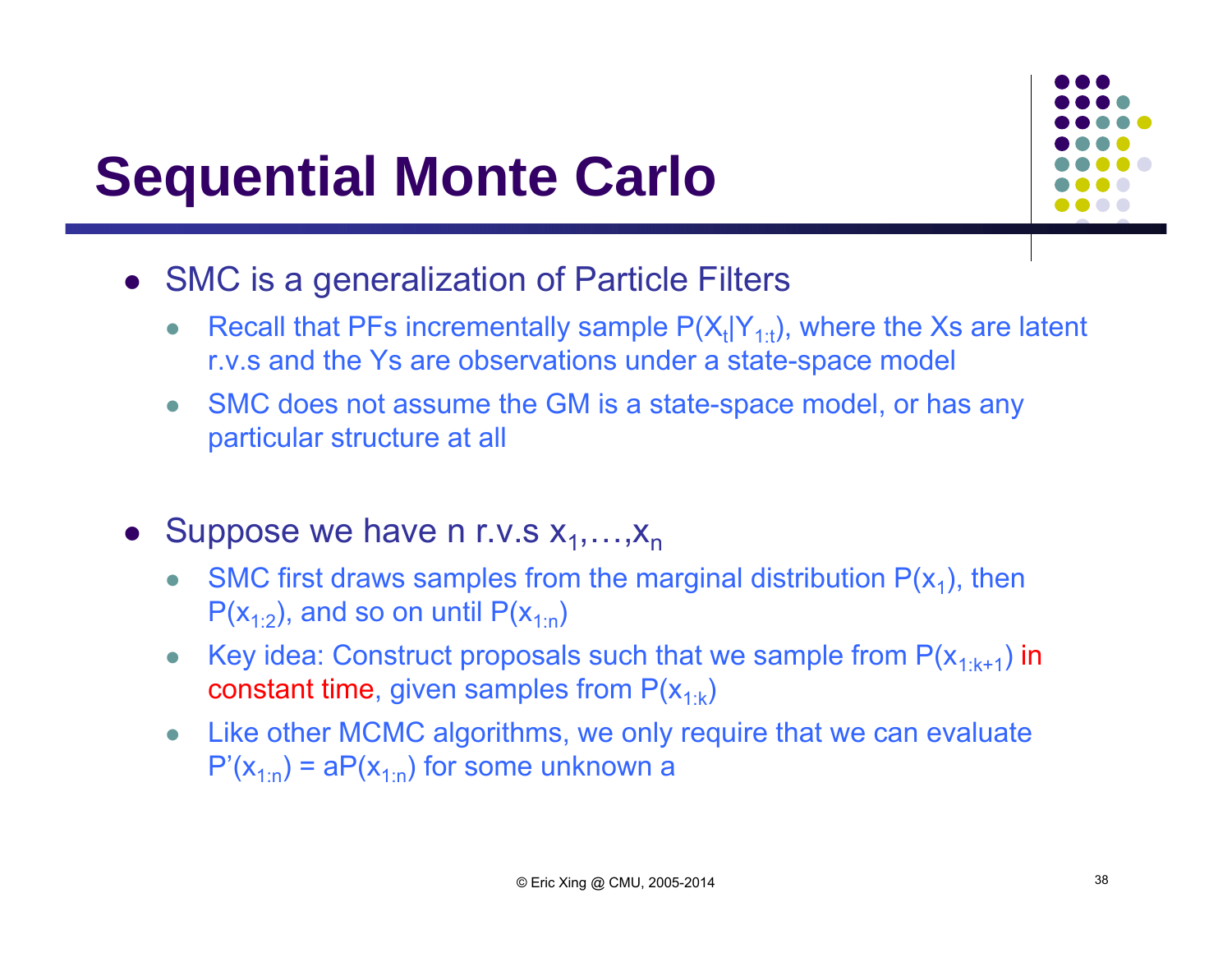

- SIS is the foundation of Sequential Monte Carlo
	- $\bullet$ It allows new variables to be sampled in constant time, without resampling older variables
- SIS uses proposal distributions with the following structure:

$$
q_n(x_{1:n}) = q_{n-1}(x_{1:n-1})q_n(x_n \mid x_{1:n-1})
$$
  
=  $q_1(x_1) \prod_{k=2}^n q_k(x_k \mid x_{1:k-1})$ 

 $\bullet$ • Notice we can propose  $x_{k+1}$  if we've already drawn  $x_{1:k}$ , without having to redraw  $x_{1:k}$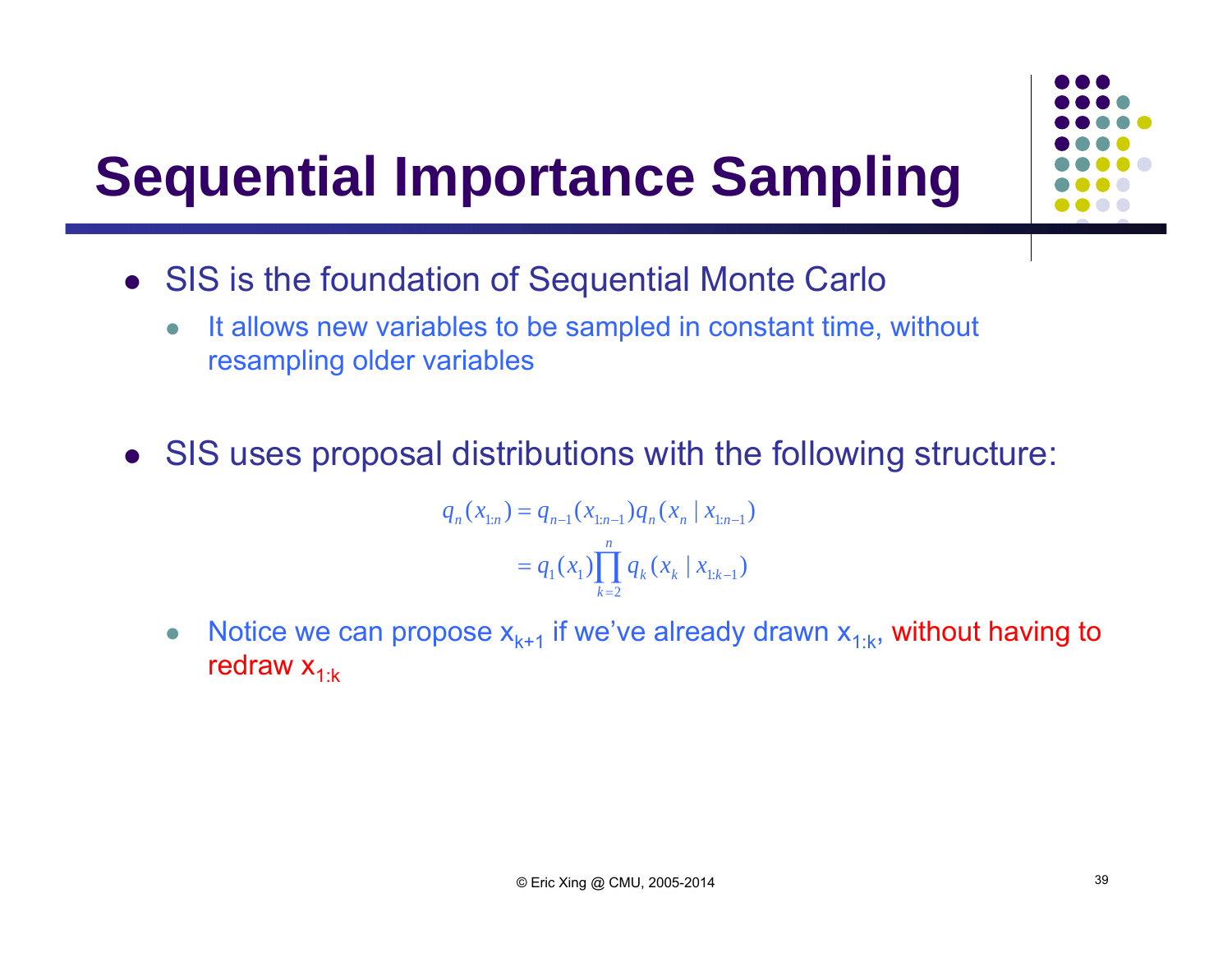$\bullet$  In normalized importance sampling, recall how the sample weights w<sup>i</sup> are defined:

$$
\langle f(X) \rangle_p = \sum_i f(x^i) w^i
$$
  
\nwhere  $w^i = \frac{r^i}{\sum_j r^j}$  and  $r^i = \frac{P'(x^i)}{Q(x^i)}$ 

• In SIS, the unnormalized weights r can be rewritten as a telescoping product:

$$
r(x_{1:n}) = \frac{P'_n(x_{1:n})}{q_n(x_{1:n})}
$$
  
=  $\frac{P'_{n-1}(x_{1:n-1})}{q_{n-1}(x_{1:n-1})} \frac{P'_n(x_{1:n})}{P'_{n-1}(x_{1:n-1})q_n(x_n | x_{1:n-1})}$   
=  $r_{n-1}(x_{1:n-1})\alpha_n(x_{1:n})$   
=  $r_1(x_1)\prod_{k=2}^n \alpha_k(x_{1:k})$ 

where

$$
\alpha_n(x_{1:n}) = \frac{P'_n(x_{1:n})}{P'_{n-1}(x_{1:n-1})q_n(x_n \mid x_{1:n-1})}
$$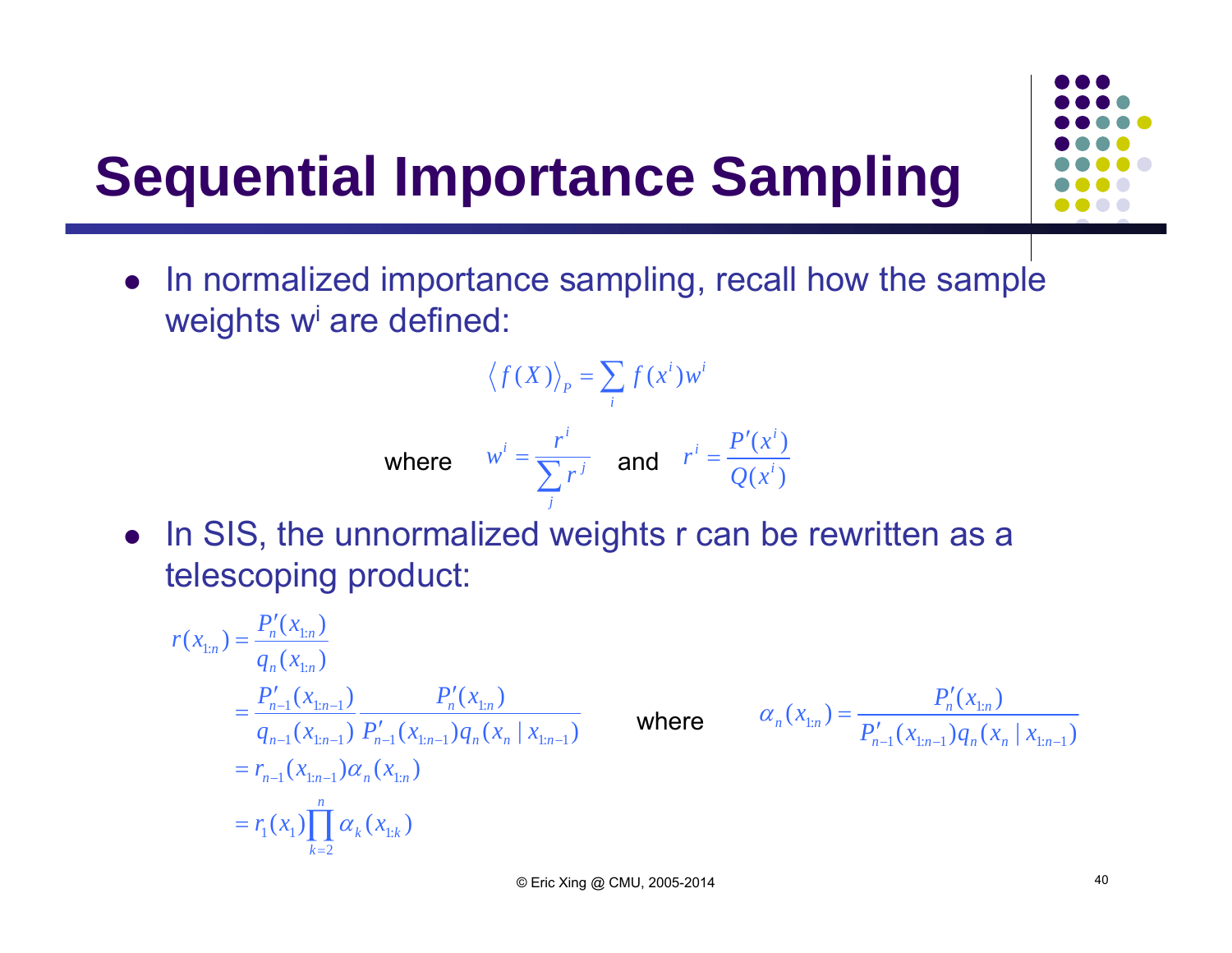

$$
r(x_{1:n}) = r_1(x_1) \prod_{k=2}^n \alpha_k(x_{1:k}) \qquad \text{where} \qquad \alpha_n(x_{1:n}) = \frac{P'_n(x_{1:n})}{P'_{n-1}(x_{1:n-1})q_n(x_n \mid x_{1:n-1})}
$$

- $\bullet$  This means the unnormalized weights r can be computed incrementally
	- 0 • Compute  $\alpha_n$  and use it to update r( $x_{1:n-1}$ ) to r( $x_{1:n}$ )
		- $\mathbf{r}$ NB: For this update to be constant time, we also require  $P'_n(x_{1:n})$  to be computable from  $P'_{n-1}(x_{1:n-1})$  in constant time
	- We remember the unnormalized weights r at each iteration, and compute the normalized weights w as needed from r
- $\bullet$  Thus, we can sample x AND compute the normalized weights w using constant time per new variable x<sub>n</sub>
	- 0 So SIS meets the requirements for an online inference algorithm!
- $\bullet$  Even better, the samples don't depend on each other
	- $\bullet$ Assign one CPU core per sample to make the SIS algorithm parallel!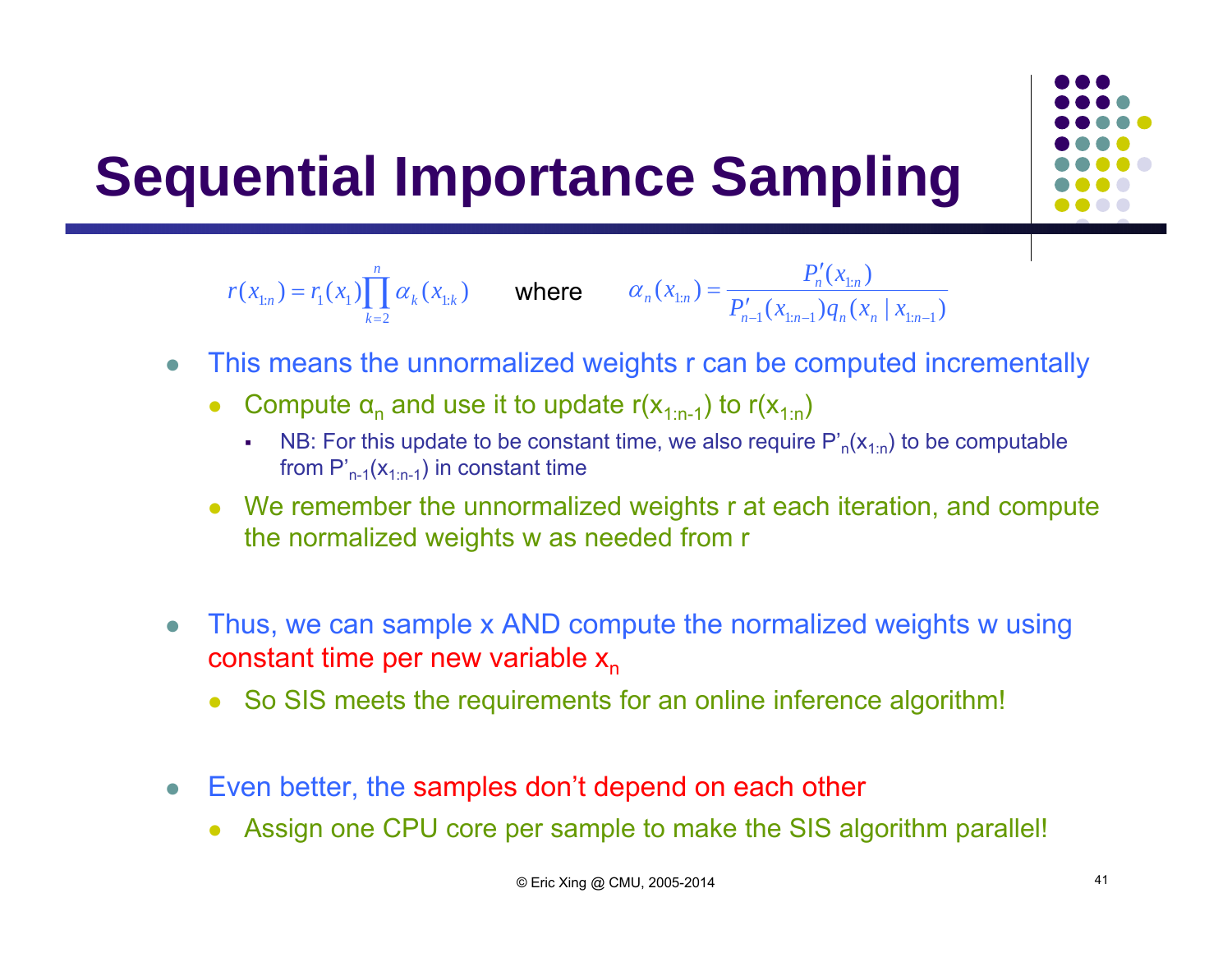

- SIS algorithm:
	- $\bullet$ At time  $n = 1$ 
		- Draw samples  $x_1^i \sim q_1(x_1)$
		- Compute unnormalized weights  $r_1' = P_1'(x_1')/q_1(x_1')$  $r_1^i = P_1'(x_1^i) / q_1(x_1^i)$
		- 0 • Compute normalized weights  $w_1$  by normalizing  $r_1$
	- $\bullet$ • At time  $n \geq 2$ 
		- Draw samples  $x_n^i \sim q_n(x_n|x_{1:n-1})$
		- Compute unnormalized weights
- $(x'_{n-1}) q_{n} ( x'_{n} | x'_{n-1})$  $(x_{1:n}^i) = r_{n-1}^i \frac{P'_n(x_{1:n}^i)}{P'_n(x_{1:n}^i)}$  $1 \vee \nu_{1:n-1}$  /  $\vee n \vee \nu_{n}$  |  $\nu_{1:n-1}$  $_1\alpha_n(x_{1:n}^i) = r_{n-1}^i \frac{r_n(x_{1:n})}{R}$ *nnn*  $\vee$  *n nn*-1  $\vee$  1:*n i*  $P'_n(x_{1:n}^i)$ *n*  $\alpha_{1:n}^i$  $\mathbf{r}_n^i = r_{n-1}^i \alpha_n(x_{1:n}^i) = r_{n-1}^i \frac{\mathbf{r}_n(x_{1:n})}{P'_{n-1}(x_{1:n-1}^i)q_n(x_n^i \mid x)}$  $r_n^i = r_{n-1}^i \alpha_n(x_{1:n}^i) = r_{n-1}^i \frac{P_n'(x_{1:n}^i)}{P_{n-1}'(x_{1:n-1}^i)q_n}$  $r_{n-1}^i \alpha_{n-1} (x_{1:n}^i) = r_{n-1}^i \frac{P_n^i}{\alpha_{n-1}^i}$
- 0 • Compute normalized weights  $w_n^i$  by normalizing  $r_n^i$

*i n*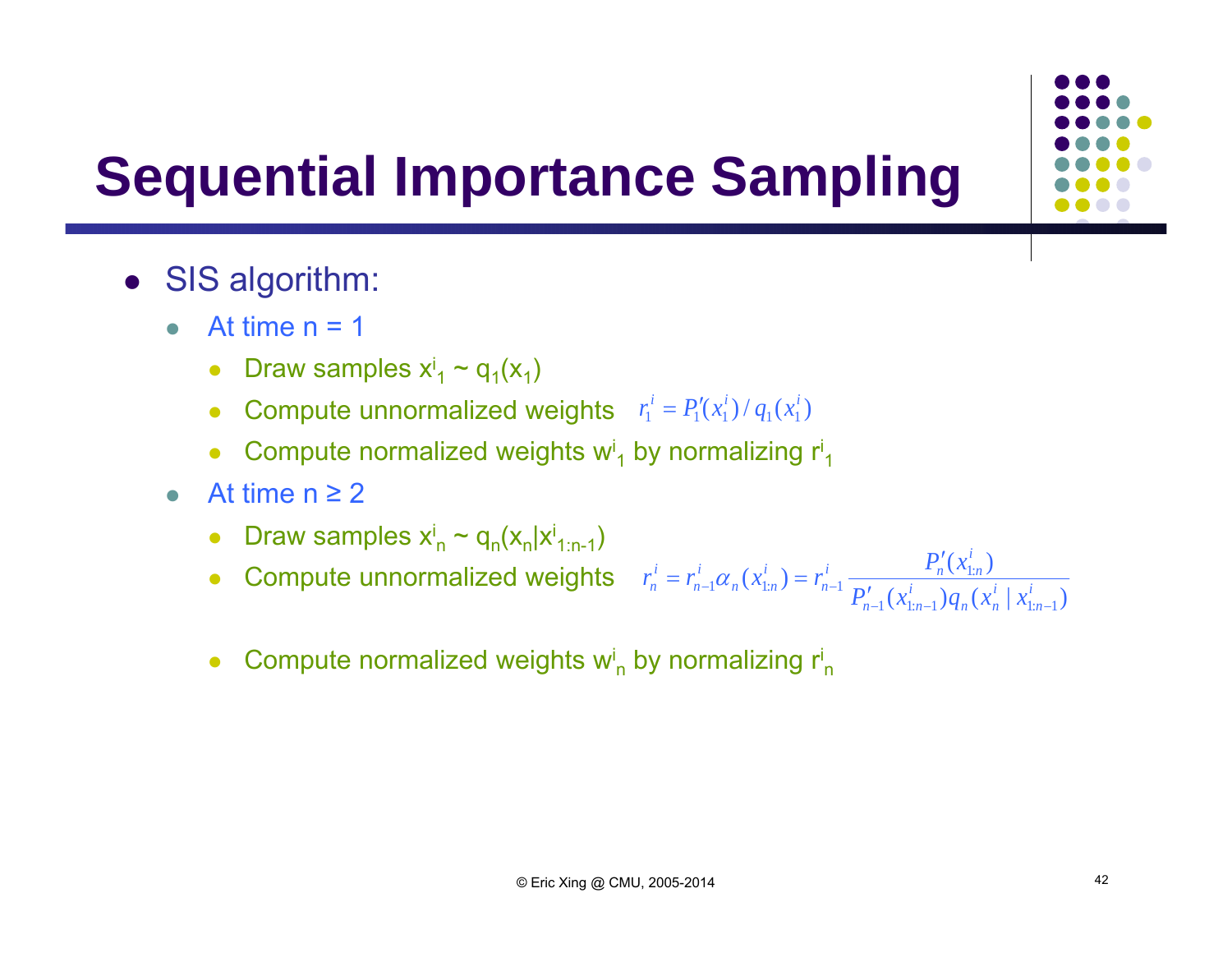

- But we are not done yet!
- Unfortunately, SIS suffers from a severe drawback: the variance of the samples increases exponentially with n!
	- $\bullet$ See eq (31) of Doucet's SMC tutorial for an example
- Resampling at each iteration will decrease the sample variance!
	- $\bullet$ Similar to weighted resampling from the first MC lecture!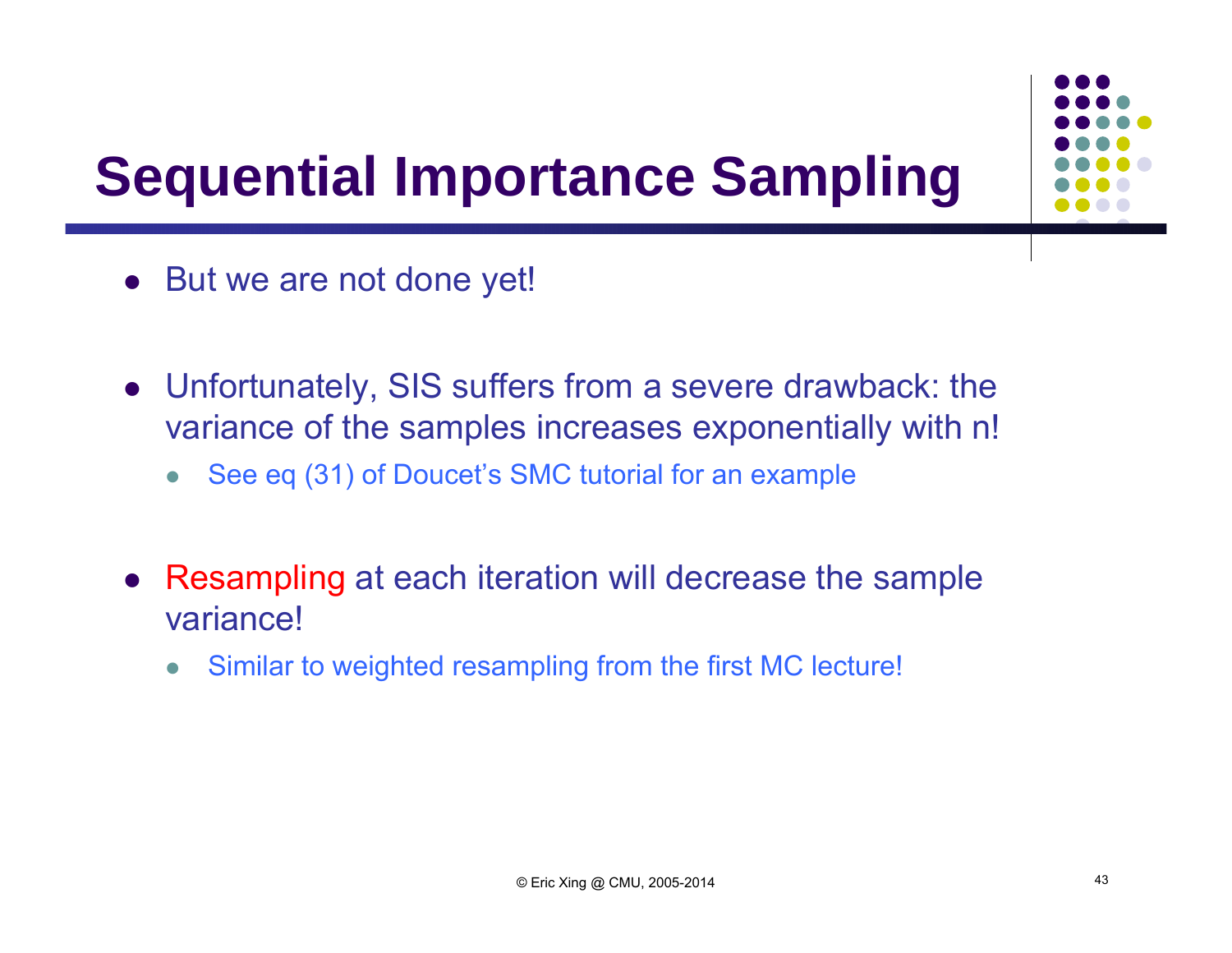### **Multinomial Resampling**

- Suppose we have m samples  $x^1,...,x^m$  with corresponding importance weights  $\mathsf{w}^{\mathsf{1}},...,\mathsf{w}^{\mathsf{m}}$
- Construct a categorical distribution from these samples:
	- $\bullet$ This distribution has m categories (choices)
	- $\bullet$ • The probability of drawing category  $k$  is  $w^k$
	- $\bullet$ • Drawing category k gets us  $x^k$
- To resample, just draw N times from this distribution
	- $\bullet$ Note that N can be greater/less than m!
- For more advanced strategies such as systematic and residual resampling, refer to page 13 of Doucet's SMC tutorial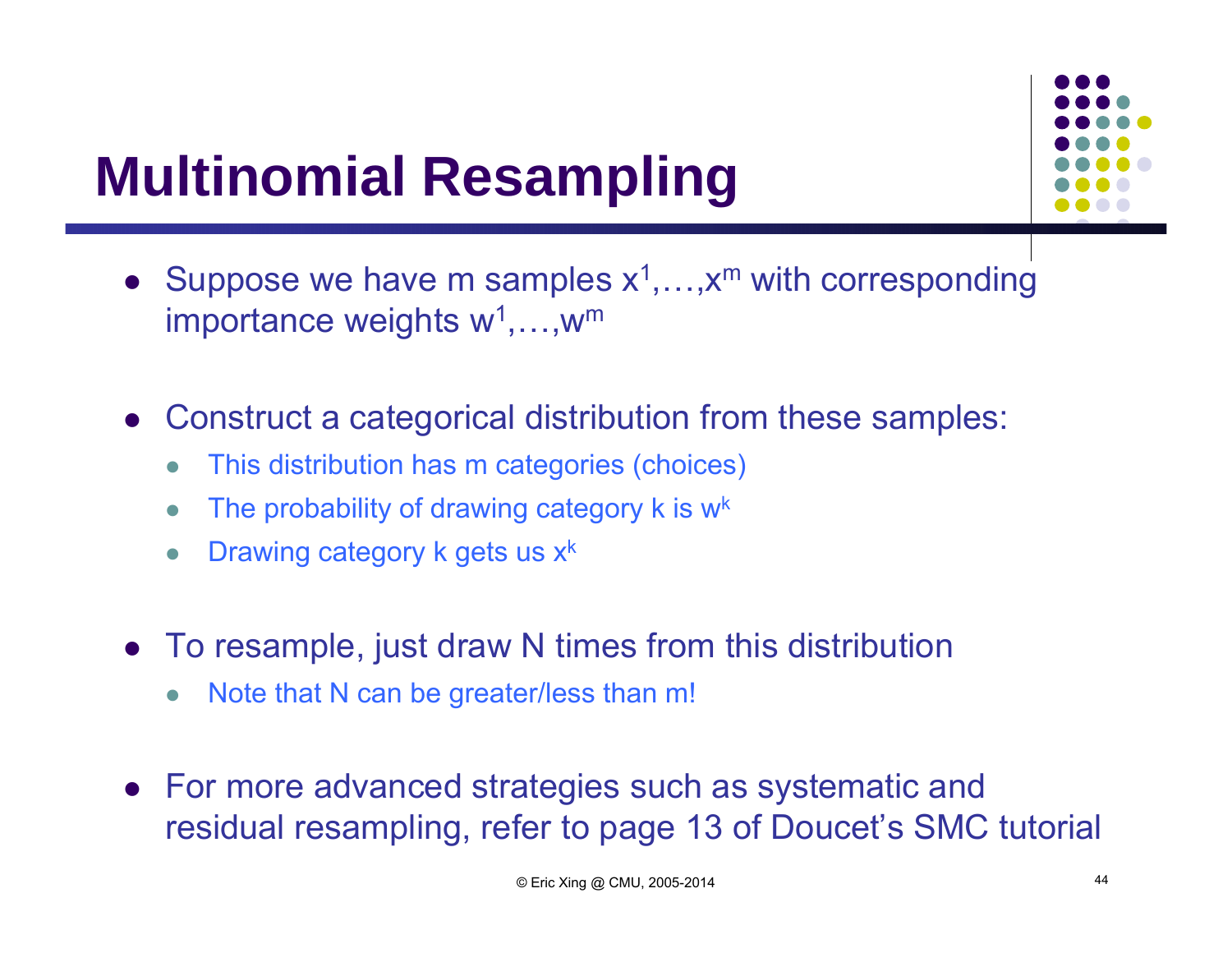### **Why Resample?**

- Apart from decreasing variance, there are other reasons…
- Resampling removes samples  $x^k$  with low weights  $w^k$ 
	- $\bullet$  Low-weight samples come from low-probability regions of P(x)
		- 0 We want to focus computation on high-probability regions of  $P(x)$
	- $\bullet$  Notice that each sample gets an equal amount of computation, regardless of its weight  $w_k$ 
		- **•** Resampling ensures that more computation is spent on samples  $x_k$  that come from high-probability regions of P(x)
- Resampling prevents a small number of samples  $x_k$  from dominating the empirical distribution
	- $\bullet$ • Resampling resets all weights  $w_k$  to 1/N
		- 0 • This prevents sample weights  $w_k$  from growing until they reach 1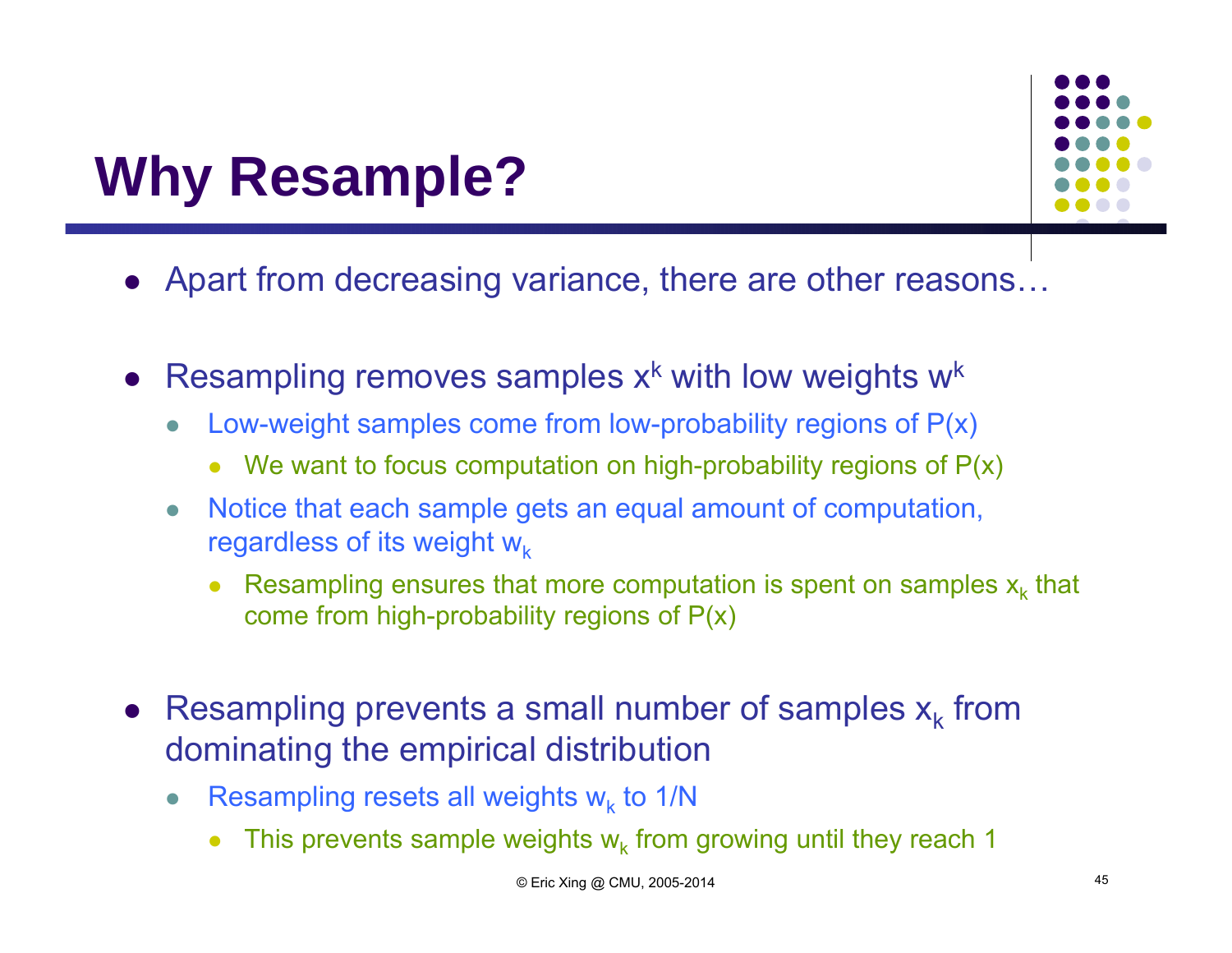#### **Sequential Monte Carlo**

- The SMC algorithm is just SIS with resampling:
	- $\bullet$ At time  $n = 1$ 
		- Draw samples  $x_1^i \sim q_1(x_1)$
		- Compute unnormalized weights  $r_1' = P_1'(x_1')/q_1(x_1')$  $r_1^i = P_1'(x_1^i) / q_1(x_1^i)$
		- Compute normalized weights  $w_1$  by normalizing  $r_1$
		- 0 • Resample w<sup>i</sup><sub>1</sub>,  $x^{i}$ <sub>1</sub> into N equally-weighted particles  $x^{i}$ <sub>1</sub>
	- $\bullet$ • At time  $n \geq 2$ 
		- Draw samples  $x_n^i \sim q_n(x_n|x_{1:n-1})$ n
		- Compute unnormalized weights  $(x'_{n-1}) q_{n} ( x'_{n} | x'_{n-1})$  $(x_{1:n}^i) = r_{n-1}^i \frac{P'_n(x_{1:n}^i)}{P'_n(x_{1:n}^i)}$  $1 \vee \nu_{1:n-1}$  /  $\vee n \vee \nu_{n}$  |  $\nu_{1:n-1}$  $\alpha_n(x_{1:n}^i) = r_{n-1}^i \frac{P_{n-1}(x_{1:n}^i)}{P_{n-1}'(x_{1:n-1}^i)q_n(x_n^i | x_{1:n}^i)}$  $\big(x_n^i\big)$ *i*<sub>*n*-1</sub>  $(x_{1:n}^i)$ *i*  $P'_n(x_{1:n}^i)$ *n*  $\alpha_{1:n}^i$ *i n*  $r_n^i = r_{n-1}^i \alpha_n(x_{1:n}^i) = r_{n-1}^i \frac{r_n(x_{1:n})}{P'_{n-1}(x_{1:n-1}^i)q_n(x_n^i \mid x)}$  $r_n^i = r_{n-1}^i \alpha_n(x_{1:n}^i) = r_{n-1}^i \frac{P_n'(x_{1:n}^i)}{P_n(x_{1:n}^i)}$  $-1 \times 1. n - 1 \times 1 n \times n \times 1. n \begin{array}{cc} \n-1 & n \leq 1:n \end{array}$   $\begin{array}{cc} \n-1 & P' \n\end{array}$  $r_{n-1}^i \alpha_{n-1} (x_{1:n}^i) = r_{n-1}^i \frac{P_n^i}{\alpha_{n-1}^i}$
		- $\bullet$ • Compute normalized weights  $w_n$  by normalizing  $r_n$
		- $\bullet$ • Resample  $w_{n}^{i}$ , $x_{1:n}^{i}$  into N equally-weighted particles  $x_{1:n}^{i}$